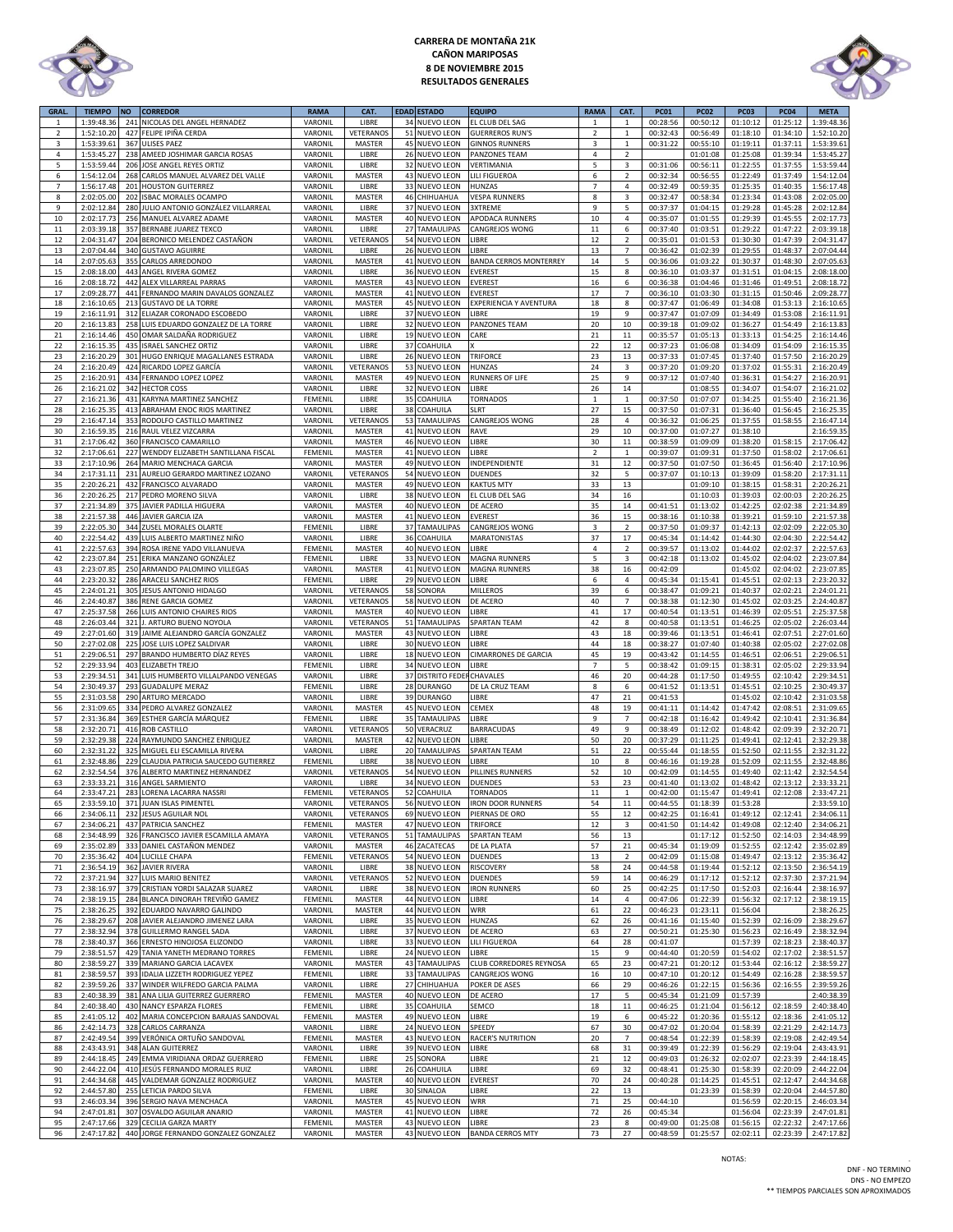

# **CARRERA DE MONTAÑA 21K CAÑON MARIPOSAS 8 DE NOVIEMBRE 2015 RESULTADOS GENERALES**



| <b>GRAL</b> | <b>TIEMPO</b> | <b>NO</b> | <b>CORREDOR</b>                          | <b>RAMA</b>        | CAT.            |    | <b>EDAD ESTADO</b>          | <b>EQUIPO</b>               | <b>RAMA</b> | CAT.                    | <b>PC01</b> | <b>PC02</b> | <b>PC03</b> | <b>PC04</b> | <b>META</b>         |
|-------------|---------------|-----------|------------------------------------------|--------------------|-----------------|----|-----------------------------|-----------------------------|-------------|-------------------------|-------------|-------------|-------------|-------------|---------------------|
| 97          | 2:48:46.88    | 253       | JESÚS MIRANDA LOZORIA                    | VARONIL            | VETERANOS       | 63 | SONORA                      | MILLEROS RUNNAHOLICS        | 74          | 15                      | 00:47:01    | 01:24:06    | 02:02:06    | 02:24:39    | 2:48:46.88          |
| 98          | 2:48:47.12    | 237       | DULCE MARÍA PÉREZ ACOSTA                 | FEMENIL            | LIBRE           | 25 | VERACRUZ                    | <b>RH</b>                   | 24          | $14\,$                  | 00:48:58    | 01:26:47    | 02:06:47    | 02:26:11    | 2:48:47.1           |
| 99          | 2:49:12.28    | 330       | ROSA MARIA FLORES HINOJOSA               | FEMENIL            | MASTER          | 46 | NUEVO LEON                  | <b>SAN AGUSTIN</b>          | 25          | 9                       | 00:48:36    | 01:25:48    | 02:01:11    | 02:25:39    | 2:49:12.28          |
| 100         | 2:49:31.60    |           | 363 RUBEN ARREDONDO SAENZ                | VARONIL            | MASTER          | 43 | TAMAULIPAS                  | CCR (CLUB CORREDORES REYNO) | 75          | 28                      | 00:47:08    | 01:21:08    | 01:58:39    | 02:25:39    | 2:49:31.60          |
| 101         | 2:50:46.58    |           | 259 JESUS MARIO ROJAS VELOQUIO           | VARONIL            | LIBRE           | 37 | <b>NUEVO LEON</b>           | LIBRE                       | 76          | 33                      | 00:46:31    | 01:23:39    | 02:02:09    | 02:25:39    | 2:50:46.58          |
| 102         | 2:50:56.48    |           | 315 FELIPE ROJAS PEREZ                   | VARONIL            | <b>VETERANO</b> | 57 | NUEVO LEON                  | <b>DUENDES</b>              | 77          | 16                      | 00:47:20    | 01:25:07    | 02:02:30    | 02:28:02    | 2:50:56.48          |
| 103         |               | 302       | LAMBERTO CORONADO BALTAZAR               | VARONIL            |                 |    | <b>45 TAMAULIPAS</b>        |                             | 78          | 29                      |             |             |             |             |                     |
|             | 2:51:04.97    |           |                                          |                    | MASTER          |    |                             | <b>BRONCOS MS</b>           |             |                         | 00:46:09    | 01:22:39    | 02:02:08    | 02:26:11    | 2:51:04.97          |
| 104         | 2:51:05.08    | 338       | AYDEE ALVAREZ RODRIGUEZ                  | <b>FEMENI</b>      | LIBRE           | 35 | TAMAULIPAS                  | <b>BRONCOS MS</b>           | 26          | 15                      | 00:49:07    | 01:27:47    | 02:05:32    | 02:27:09    | 2:51:05.08          |
| 105         | 2:51:30.90    | 385       | ALEJANDRO MONSIVAIS RDZ                  | VARONIL            | LIBRE           | 37 | NUEVO LEON                  | DE ACERO                    | 79          | 34                      | 00:51:15    | 01:28:51    | 02:06:47    | 02:29:30    | 2:51:30.90          |
| 106         | 2:51:39.8     | 210       | DANIEL ALVARADO PONCE                    | VARONIL            | LIBRE           | 24 | NUEVO LEON                  | CHARROS                     | 80          | 35                      | 00:51:40    | 01:27:52    | 02:04:32    | 02:28:47    | 2:51:39.8           |
| 107         | 2:51:40.04    | 209       | KAORY RODRIGUEZ OCHOA                    | FEMENIL            | LIBRE           | 27 | NUEVO LEON                  | CHARROS                     | 27          | 16                      | 00:51:39    | 01:27:47    | 02:04:31    | 02:27:06    | 2:51:40.04          |
| 108         | 2:51:52.96    | 311       | ARELY F. ALANIS SOTO                     | FEMENIL            | LIBRE           | 39 | <b>NUEVO LEON</b>           | DUENDES DEL VALLE           | 28          | 17                      | 00:47:35    | 01:25:02    | 02:03:48    | 02:28:08    | 2:51:52.96          |
| 109         | 2:53:01.18    |           | 320 EDUARDO DANIEL SILVA BARRERA         | VARONIL            | LIBRE           | 28 | TAMAULIPAS                  | <b>SPARTAN TEAM</b>         | 81          | 36                      | 00:50:00    | 01:26:32    | 02:07:51    | 02:31:48    | 2:53:01.18          |
| 110         | 2:53:23.66    |           | 352 DANIEL CASTILLO TORRES               | VARONIL            | LIBRE           |    | 26 TAMAULIPAS               | <b>SPARTAN TEAM</b>         | 82          | 37                      | 00:51:42    | 01:32:33    | 02:08:27    | 02:32:47    | 2:53:23.66          |
| 111         | 2:53:46.92    |           | 350 NESTOR ALANIS GONZALEZ               | VARONIL            | VETERANOS       |    | 65 NUEVO LEON               | DUENDES DEL VALLE           | 83          | 17                      | 00:48:56    | 01:25:48    | 02:03:48    | 02:31:31    | 2:53:46.92          |
| 112         | 2:53:52.76    | 292       | NESTOR DANIEL CONTRERAS RIOS             | VARONIL            | LIBRE           | 24 | TAMAULIPAS                  | <b>SPARTAN TEAM</b>         | 84          | 38                      | 00:46:32    | 01:26:17    | 02:03:30    | 02:28:07    | 2:53:52.76          |
| 113         | 2:54:17.64    | 296       | ROCÍO NOGUEZ                             | FEMENIL            | LIBRE           | 37 | <b>DISTRITO FEDE</b>        | <b>LIBRE</b>                | 29          | 18                      | 00:50:33    | 01:27:15    | 02:06:37    | 02:32:47    | 2:54:17.64          |
| 114         | 2:54:31.49    | 205       | LEOPOLDO ROBLES GARCIA                   | VARONIL            | LIBRE           | 38 | NUEVO LEON                  | CARE                        | 85          | 39                      |             | 01:24:47    | 02:06:47    | 02:30:30    | 2:54:31.49          |
| 115         | 2:54:33.35    | 214       | JOSE AMATITLA                            | VARONIL            | MASTER          | 41 | NUEVO LEON                  | <b>LIBRE</b>                | 86          | 30                      | 00:56:01    | 01:34:37    | 02:10:41    | 02:33:47    | 2:54:33.35          |
|             | 2:54:34.0     | 267       | <b>FRANCISCO CARDONA REYES</b>           | VARONI             | LIBRE           | 25 | <b>NUEVO LEON</b>           | CIMARRONES DE GARCIA        | 87          | 40                      | 00:48:52    | 01:27:37    | 02:06:47    | 02:29:30    | 2:54:34.02          |
| 116         |               |           |                                          |                    |                 |    |                             |                             |             |                         |             |             |             |             |                     |
| 117         | 2:54:48.29    |           | 448 JONATHAN VALERIO GONZALEZ            | VARONIL            | LIBRE           |    | 24 NUEVO LEON               | CARE                        | 88          | 41                      | 00:47:31    | 01:26:47    | 02:03:38    | 02:30:38    | 2:54:48.29          |
| 118         | 2:55:20.64    |           | 356 MIGUEL ANGEL GRANADOS SALINAS        | VARONIL            | LIBRE           |    | 37 TAMAULIPAS               | CCR                         | 89          | 42                      | 00:52:15    | 01:29:27    | 02:09:54    | 02:32:47    | 2:55:20.64          |
| 119         | 2:55:23.86    | 425       | RAMIRO GARZA SANCHEZ                     | VARONIL            | MASTER          | 42 | <b>NUEVO LEON</b>           | LIBRE                       | 90          | 31                      | 00:53:35    | 01:31:26    | 02:08:33    | 02:32:15    | 2:55:23.86          |
| 120         | 2:55:36.24    | 349       | ELIZABETH SOTO NIETO                     | FEMENIL            | <b>VETERANO</b> | 57 | <b>NUEVO LEON</b>           | DUENDES DEL VALLE           | 30          | $\overline{\mathbf{3}}$ | 00:48:43    | 01:27:37    | 02:06:15    | 02:32:03    | 2:55:36.24          |
| 121         | 2:55:38.2     |           | 274 MARY LARA DE LA GARZA                | FEMENIL            | MASTER          | 45 | <b>NUEVO LEON</b>           | LIBRE                       | 31          | $10\,$                  | 00:50:21    | 01:28:47    | 02:07:47    | 02:32:47    | 2:55:38.22          |
| 122         | 2:55:41.53    | 233       | CLAUDIA VAZQUEZ RODRIGUEZ                | FEMENIL            | MASTER          | 44 | <b>NUEVO LEON</b>           | CORREDORES RIO LA SILLA     | 32          | 11                      | 00:36:18    | 01:28:55    | 02:07:52    | 02:32:15    | 2:55:41.53          |
| 123         | 2:55:44.48    | 395       | JOSE LUIS FARIAS GAYTAN                  | VARONIL            | MASTER          | 47 | COAHUILA                    | <b>GUSANITO</b>             | 91          | 32                      | 00:48:53    |             | 02:02:30    | 02:27:11    | 2:55:44.48          |
| 124         | 2:56:07.03    | 407       | SERGIO CAMARILLO VARGAS                  | VARONIL            | MASTER          | 41 | <b>NUEVO LEON</b>           | <b>RUNNING</b>              | 92          | 33                      | 00:49:01    | 01:26:31    | 02:06:03    | 02:31:32    | 2:56:07.03          |
| 125         | 2:56:07.67    |           | 444 JESUS MANUEL GUERRERO ALMANZA        | VARONIL            | MASTER          |    | 40 NUEVO LEON               | <b>EVEREST</b>              | 93          | 34                      | 00:44:46    | 01:20:23    | 01:56:08    | 02:25:39    | 2:56:07.67          |
| 126         | 2:56:29.97    | 359       | VICTOR GUILLERMO WONG GARCIA             | VARONIL            | VETERANOS       | 57 | <b>TAMAULIPAS</b>           | CANGREJOS WONG              | 94          | 18                      | 00:55:51    | 01:35:37    | 02:10:41    | 02:34:47    | 2:56:29.97          |
| 127         | 2:57:16.64    | 298       | FRANCISCO LOPEZ PEYRO                    | VARONIL            | VETERANOS       | 61 | NUEVO LEON                  | TUCAN                       | 95          | 19                      | 00:48:42    | 01:23:11    | 02:02:47    | 02:31:17    | 2:57:16.64          |
| 128         | 2:57:33.19    | 335       | ERNESTO FONSECA GONGORA                  | VARONIL            | MASTER          | 43 | <b>NUEVO LEON</b>           | POKER DE ASES               | 96          | 35                      | 00:46:28    | 01:23:39    | 02:03:57    | 02:31:32    | 2:57:33.19          |
| 129         | 2:57:40.90    | 420       | DANIEL HERRERA ALBA                      | VARONIL            | MASTER          | 45 | COAHUILA                    | <b>RESTAURADOS</b>          | 97          | 36                      | 00:48:35    | 01:25:30    | 02:06:37    | 02:32:37    | 2:57:40.90          |
| 130         | 2:57:44.9     | 308       | JOSE JUAN ROSALES                        | VARONIL            | MASTER          | 45 | COAHUILA                    | RESTAURADOS                 | 98          | 37                      | 00:48:55    | 01:25:30    | 02:06:47    | 02:32:37    | 2:57:44.92          |
| 131         | 2:57:45.2     | 423       | <b>JHOVANY CARDONA BUSTOS</b>            | VARONIL            | LIBRE           | 22 | <b>NUEVO LEON</b>           | LIBRE                       | 99          | 43                      | 00:46:16    | 01:23:11    | 02:02:02    | 02:35:55    | 2:57:45.23          |
| 132         | 2:57:58.38    |           | 449 DAVID ALEMAN LOPEZ                   |                    |                 | 35 | <b>NUEVO LEON</b>           | CARE                        | 100         | 44                      | 00:48:20    |             | 02:04:17    | 02:31:57    | 2:57:58.38          |
| 133         | 2:58:05.95    | 373       | <b>GRISELDA MORENO</b>                   | VARONIL<br>FEMENIL | LIBRE<br>LIBRE  | 22 | <b>NUEVO LEON</b>           | VERTIMANIA                  | 33          | 19                      | 00:53:24    | 01:32:33    | 02:10:30    | 02:34:51    | 2:58:05.95          |
|             |               |           |                                          |                    |                 |    |                             |                             |             |                         |             |             |             |             |                     |
| 134         | 2:58:51.29    | 323       | NORA ALICIA RUIZ PECINA                  | FEMENIL            | LIBRE           | 30 | TAMAULIPAS                  | <b>SPARTAN TEAM</b>         | 34          | 20                      | 00:55:42    | 01:36:37    | 02:12:21    | 02:36:33    | 2:58:51.29          |
| 135         | 2:59:41.54    |           | 272 DANIEL RODRIGUEZ AGUIRRE             | VARONIL            | LIBRE           | 23 | <b>NUEVO LEON</b>           | CARE                        | 101         | 45                      |             | 01:19:02    | 01:56:09    | 02:29:30    | 2:59:41.54          |
| 136         | 2:59:52.28    | 252       | OSCAR SÁNCHEZ DE LA ROSA                 | VARONIL            | LIBRE           |    | 37 NUEVO LEON               | CORREDORES MONTERREY        | 102         | 46                      | 00:46:16    | 01:24:09    | 02:02:30    | 02:33:52    | 2:59:52.28          |
| 137         | 2:59:54.48    | 358       | AZUCENA RUBIO ROSALES                    | FEMENIL            | MASTER          | 43 | TAMAULIPAS                  | CANGREJOS WONG              | 35          | 12                      | 00:55:51    | 01:35:37    | 02:12:20    | 02:38:41    | 2:59:54.48          |
| 138         | 3:00:05.45    |           | 277 MYRNA ELIDA MENDOZA GALINDO          | FEMENIL            | MASTER          |    | 41 NUEVO LEON               | <b>VICTORIA</b>             | 36          | 13                      | 00:52:47    | 01:30:54    | 02:09:26    | 02:36:26    | 3:00:05.45          |
| 139         | 3:00:10.12    | 351       | GLORIA MEDINA SALAZAR                    | FEMENIL            | VETERANOS       | 56 | TAMAULIPAS                  | CANGREJOS WONG              | 37          | 4                       | 00:55:51    | 01:35:37    | 02:12:34    | 02:37:41    | 3:00:10.12          |
| 140         | 3:00:29.60    | 397       | HOMERO GARZA GONZALEZ                    | VARONIL            | MASTER          | 42 | NUEVO LEON                  | <b>JBRE</b>                 | 103         | 38                      |             | 01:19:49    | 02:10:33    |             | 3:00:29.60          |
| 141         | 3:02:26.91    | 383       | JOSE MACARIO ESPINOZA AREVALO            | VARONIL            | LIBRE           | 39 | <b>NUEVO LEON</b>           | DE ACERO                    | 104         | 47                      | 00:44:33    | 01:19:12    | 01:57:39    | 02:33:47    | 3:02:26.91          |
| 142         | 3:02:31.82    | 409       | ROLANDO PACHECO                          | VARONIL            | LIBRE           | 35 | <b>NUEVO LEON</b>           | LIBRE                       | 105         | 48                      | 00:54:00    | 01:34:20    | 02:12:23    | 02:38:33    | 3:02:31.82          |
| 143         | 3:02:52.14    | 426       | JESUS GUADALUPE FLORES PÉREZ             | VARONIL            | LIBRE           |    | 31 COAHUILA                 | SALTILLO                    | 106         | 49                      | 01:09:03    | 01:27:03    | 02:06:47    | 02:35:27    | 3:02:52.14          |
| 144         | 3:03:17.65    | 203       | LORENA MARTINEZ CHABRAND                 | FEMENIL            | MASTER          |    | 40 NUEVO LEON               | <b>IRON EVOLUTION</b>       | 38          | 14                      | 00:51:20    | 01:31:41    | 02:14:37    | 02:38:59    | 3:03:17.65          |
| 145         | 3:03:53.86    | 408       | JAVIER SIFUENTES                         | VARONIL            | LIBRE           | 37 | <b>NUEVO LEON</b>           | <b>JBRE</b>                 | 107         | 50                      | 00:54:21    | 01:34:23    | 02:13:37    | 02:38:34    | 3:03:53.86          |
| 146         | 3:04:44.55    | 239       | ALMA LETICIA NOYOLA FERNANDEZ            | FEMENIL            | MASTER          |    | 40 NUEVO LEON               | CORREDORES DEL VALLE        | 39          | 15                      | 00:39:47    | 01:34:40    | 02:14:37    |             | 3:04:44.55          |
| 147         | 3:04:51.75    | 370       | AIDE TELLEZ                              | FEMENIL            | LIBRE           | 32 | TAMAULIPAS                  | SPARTAN                     | 40          | 21                      | 00:52:56    | 01:32:33    | 02:11:33    | 02:38:33    | 3:04:51.75          |
| 148         | 3:04:55.78    | 288       | MARICELA GONZALEZ GONZALEZ               | <b>FEMENI</b>      | LIBRE           | 36 | <b>NUEVO LEON</b>           | <b>IBRE</b>                 | 41          | 22                      | 00:50:22    | 01:30:33    | 02:10:41    | 02:38:41    | 3:04:55.78          |
| 149         | 3:04:57.41    | 287       | JOSE MANUEL TREVIÑO RODRIGUEZ            | VARONIL            | MASTER          |    | 40 NUEVO LEON               | <b>JIBRE</b>                | 108         | 39                      | 00:56:20    | 01:36:37    | 02:12:37    | 02:37:41    | 3:04:57.41          |
|             |               |           |                                          |                    |                 |    |                             |                             |             |                         |             |             |             |             |                     |
| 150         | 3:05:35.21    |           | 324 JESUS CAMPOS RICO                    | VARONIL            | VETERANOS       | 53 | TAMAULIPAS                  | <b>SPARTAN TEAM</b>         | 109         | 20                      | 00:50:00    | 01:26:47    | 02:07:55    |             | 3:05:35.21          |
| 151         | 3:05:43.56    |           | 220 ELVIA SAUCEDA                        | FEMENIL            | MASTER          | 47 | <b>TAMAULIPAS</b>           | LOS MAPACHES                | 42          | 16                      | 00:53:45    |             | 02:12:10    | 02:38:10    | 3:05:43.56          |
| 152         | 3:05:48.96    |           | 390 ELOISA SEDANO NINO                   | FEMENIL            | LIBRE           | 37 | TAMAULIPAS                  | CANGREJOS WONG              | 43          | 23                      | 00:54:43    | 01:34:54    | 02:12:54    | 02:39:20    | 3:05:48.96          |
| 153         | 3:06:14.08    |           | 384 CARLOS FERNANDEZ                     | VARONIL            | VETERANOS       |    | 62 NUEVO LEON               | DE ACERO                    | 110         | 21                      | 00:51:28    | 01:32:33    | 02:11:33    | 02:38:33    | 3:06:14.08          |
| 154         | 3:06:19.80    | 219       | IRIS KRISTAL VÁZQUEZ SOLÍS               | <b>FEMENI</b>      | LIBRE           | 32 | COAHUILA                    | <b>JBRE</b>                 | 44          | 24                      | 00:51:38    | 01:31:41    | 02:11:59    | 02:40:23    | 3:06:19.80          |
| 155         | 3:08:40.50    | 291       | ALMA ARACELY ARANCIVIA ORTIZ             | FEMENIL            | LIBRE           | 28 | COAHUILA                    | <b>JBRE</b>                 | 45          | 25                      | 00:53:31    | 01:34:21    | 02:12:40    | 02:40:37    | 3:08:40.50          |
| 156         | 3:11:10.04    | 273       | LÁZARO CALDERÓN TORRES                   | VARONIL            | VETERANOS       | 50 | <b>NUEVO LEON</b>           | LIBRE                       | 111         | 22                      | 00:54:21    | 01:36:37    | 02:13:05    | 02:36:54    | 3:11:10.04          |
| 157         | 3:12:02.85    |           | 300 JOSE LUIS CERVANTES CERVANTES        | VARONIL            | LIBRE           | 35 | NUEVO LEON                  | APODACA RUNNERS             | 112         | 51                      | 00:55:36    | 01:36:37    | 02:15:37    | 02:42:05    | 3:12:02.85          |
| 158         | 3:12:07.78    | 226       | <b>JESUS ROBLEDO GUEL</b>                | VARONIL            | VETERANOS       | 69 | <b>NUEVO LEON</b>           | LIBRE                       | 113         | 23                      | 00:55:11    | 01:36:37    | 02:15:37    | 02:43:37    | 3:12:07.78          |
| 159         | 3:12:48.99    |           | 295 MARIA DE LOURDES JUAREZ CONTRERAS    | FEMENIL            | MASTER          |    | 45 NUEVO LEON               | LIBRE                       | 46          | 17                      | 00:52:05    | 01:35:37    | 02:17:37    | 02:45:37    | 3:12:48.99          |
| 160         | 3:13:35.00    |           | 285 DORA MICAELA SALINAS RUIZ            | FEMENIL            | MASTER          |    | 45 NUEVO LEON               | <b>TEC RUNNERS</b>          | 47          | 18                      | 00:53:27    | 01:36:37    | 02:17:37    | 02:45:37    | 3:13:35.00          |
| 161         | 3:13:53.22    |           | 419 ARACELI EUGENIA MERCADO FERNANDEZ    | FEMENIL            | MASTER          |    | 48 DISTRITO FEDER IMEXPERTS |                             | 48          | 19                      | 00:47:03    |             | 02:06:15    | 02:41:54    | 3:13:53.22          |
| 162         | 3:14:53.99    |           | 278 ALMA NELLY TORRES ROCHA              | FEMENIL            | MASTER          |    | 45 NUEVO LEON               | <b>DYNAMIC RUNNERS</b>      | 49          | 20                      | 00:53:46    |             | 02:18:19    | 02:48:37    | 3:14:53.99          |
| 163         | 3:16:15.73    |           | 317 MAYELA SANTOS CABALLERO              | FEMENIL            | MASTER          |    | 40 NUEVO LEON               | <b>DUENDES</b>              | 50          | 21                      | 00:54:29    | 01:38:15    | 02:20:22    | 02:50:37    | 3:16:15.73          |
| 164         | 3:16:37.96    |           | 294 FRANCISCO JAVIER ALANIS GONZALEZ     | VARONIL            | LIBRE           |    | 33 NUEVO LEON               | <b>TRAINING WINNER</b>      | 114         | 52                      | 00:57:23    | 01:42:12    | 02:24:26    | 02:52:37    | 3:16:37.96          |
| 165         | 3:17:48.17    | 271       | VANESSA GABRIELA QUIROGA ESTRADA         | FEMENIL            | LIBRE           |    | 33 NUEVO LEON               | <b>TRAINING WINNER</b>      | 51          | 26                      | 00:57:25    | 01:42:12    | 02:24:13    | 02:52:37    | 3:17:48.17          |
| 166         | 3:18:21.82    |           | 332 JEANETTE ALANIS                      | FEMENIL            | MASTER          |    | 42 NUEVO LEON               | LIBRE                       | 52          | 22                      | 00:58:40    | 01:42:50    | 02:24:14    | 02:52:37    | 3:18:21.82          |
| 167         | 3:18:29.75    |           | 303 GABRIELA ROSALES                     | <b>FEMENIL</b>     | MASTER          |    | 40 NUEVO LEON               | <b>IRONDOOR RUNNERS</b>     | 53          | 23                      | 00:57:03    | 01:39:09    | 02:25:12    | 02:53:15    | 3:18:29.75          |
|             |               |           |                                          |                    |                 |    |                             |                             |             |                         |             |             |             |             |                     |
| 168         | 3:18:38.98    |           | 428 OMAR LUGO OLMOS                      | VARONIL            | MASTER          |    | 42 NUEVO LEON               | <b>IRONDOOR RUNNERS</b>     | 115         | 40                      | 00:57:14    | 01:39:22    | 02:24:30    | 02:53:22    | 3:18:38.98          |
| 169         | 3:18:43.36    |           | 230 ANDRÉS GARCÍA LÓPEZ                  | VARONIL            | VETERANOS       |    | 50 NUEVO LEON               | LIBRE                       | 116         | 24                      | 00:58:01    | 01:41:26    | 02:23:41    | 02:50:37    | 3:18:43.36          |
| 170         | 3:19:11.76    | 228       | VALERIA DAMENICA GONZALEZ SEPULVEDA      | FEMENIL            | LIBRE           |    | 37 NUEVO LEON               | <b>IRON RUNNERS</b>         | 54          | 27                      | 00:57:02    | 01:39:41    | 02:25:03    | 02:53:41    | 3:19:11.76          |
| 171         | 3:20:26.92    |           | 374 BRISEIDA IVETTE CORTES SALAZAR       | FEMENIL            | LIBRE           |    | 30 NUEVO LEON               | LIBRE                       | 55          | 28                      | 01:00:03    | 01:41:13    | 02:24:38    | 02:53:09    | 3:20:26.92          |
| 172         | 3:20:26.93    | 391       | DANIEL GOMEZ RIVERA                      | VARONIL            | LIBRE           |    | 37 NUEVO LEON               | LIBRE                       | 117         | 53                      | 00:52:31    | 01:31:41    | 02:10:33    | 02:41:40    | 3:20:26.93          |
| 173         | 3:22:28.90    |           | 304 MARIA GUADALUPE CHAIRES RIOS         | FEMENIL            | LIBRE           |    | 31 NUEVO LEON               | LIBRE                       | 56          | 29                      | 00:55:18    | 01:38:10    | 02:24:29    | 02:57:13    | 3:22:28.90          |
| 174         | 3:22:33.15    |           | 414 LINDA ANDRADE GONZALEZ               | <b>FEMENIL</b>     | LIBRE           |    | 38 COAHUILA                 | ROADRUNNERS                 | 57          | 30                      | 00:53:29    | 01:35:05    | 02:18:10    | 02:53:19    | 3:22:33.15          |
| 175         | 3:24:21.96    |           | 354 JUAN FERNANDO RODRIGUEZ ANDRADE      | VARONIL            | MASTER          |    | 45 NUEVO LEON               | CIRCULO MERCANTIL           | 118         | 41                      | 01:00:04    | 01:46:03    | 02:28:05    | 02:54:29    | 3:24:21.96          |
| 176         | 3:25:34.09    |           | 254 MARIO ALONSO VILLALOBOS DOMINGUEZ    | VARONIL            | MASTER          |    | 43 SONORA                   | CORREBRECHAS                | 119         | 42                      | 00:51:41    | 01:33:34    | 02:18:37    | 02:55:30    | 3:25:34.09          |
| 177         | 3:26:13.90    | 211       | MARIA DE LOS DOLORES REYES CABRERA       | FEMENIL            | MASTER          | 41 | <b>TAMAULIPAS</b>           | CORREDORES DE LOS 2LAREDOS  | 58          | 24                      | 01:01:02    | 01:48:17    | 02:31:55    | 02:59:53    | 3:26:13.90          |
| 178         | 3:26:20.09    | 415       | ROBERTO RAZO GUTIERREZ                   | VARONIL            | MASTER          |    | 44 NUEVO LEON               | INDEPENDIENTE               | 120         | 43                      | 00:58:23    | 01:44:01    | 02:25:50    | 02:51:37    | 3:26:20.09          |
| 179         | 3:26:25.04    |           | 263 JUAN VALDES GARZA                    | VARONIL            | VETERANOS       |    | 56 NUEVO LEON               | LIBRE                       | 121         | 25                      | 00:57:16    | 01:43:48    | 02:28:01    | 02:58:38    | 3:26:25.04          |
| 180         | 3:26:25.45    |           | 262 MARTHA OFELIA CANTU HERNANDEZ        | FEMENIL            | VETERANOS       |    | 55 NUEVO LEON               | LIBRE                       | 59          | 5                       | 00:57:20    | 01:43:48    | 02:28:01    | 02:58:50    | 3:26:25.45          |
| 181         | 3:26:58.55    |           | 309 ORALIA ESCOBEDO                      | FEMENIL            | MASTER          |    | 45 NUEVO LEON               | <b>DUENDES</b>              | 60          | 25                      | 01:00:15    | 01:46:19    | 02:29:19    | 02:58:48    | 3:26:58.55          |
| 182         | 3:27:43.09    |           | 398 ADRIANA DEL ROCÍO VILLASEÑOR RAMÍREZ | FEMENIL            | MASTER          |    | 42 NUEVO LEON               | LIBRE                       | 61          | 26                      | 01:05:02    | 01:47:25    | 02:29:03    | 02:59:01    | 3:27:43.09          |
| 183         | 3:27:56.81    |           | 406 MARIA TERESA MORALES                 | FEMENIL            | VETERANOS       |    | 55 NUEVO LEON               | <b>DUENDES</b>              | 62          | 6                       | 00:58:30    | 01:50:55    | 02:29:53    | 02:58:48    | 3:27:56.81          |
| 184         | 3:28:07.23    | 221       | JUAN MANUEL ABAD ABAD                    | VARONIL            | VETERANOS       | 54 | ESPAÑA                      | INDEPENDIENTE               | 122         | 26                      | 00:53:08    | 01:33:10    | 02:14:37    | 02:50:37    | 3:28:07.23          |
| 185         | 3:28:10.91    |           | 306 ANA CRISTINA PEREZ MURILLO           | <b>FEMENIL</b>     | LIBRE           |    | 29 NUEVO LEON               | TRAINERWINNER               | 63          | 31                      | 00:58:29    | 01:42:03    | 02:27:48    | 02:59:45    | 3:28:10.91          |
|             |               |           |                                          |                    |                 |    |                             |                             |             |                         |             |             |             |             |                     |
| 186         | 3:28:10.99    | 299       | EBERARDO RODRIGUEZ GARCIA                | VARONIL            | LIBRE           |    | 36 NUEVO LEON               | APODACA RUNNERS             | 123         | 54                      | 00:57:40    | 01:42:41    | 02:28:48    | 02:58:41    | 3:28:10.99          |
| 187         | 3:28:14.1     | 361       | LOURDES PATRICIA ROBLEDO DORBECKER       | FEMENIL            | MASTER          | 43 | COAHUILA                    | LIBRE                       | 64          | 27                      | 00:58:20    | 01:44:01    | 02:28:45    | 02:59:01    | 3:28:14.17          |
| 188         | 3:29:18.22    |           | 245 ERICK ERNESTO CORTEZ RIVERA          | VARONIL            | LIBRE           |    | 30 COAHUILA                 | MARATONISTAS DE SALTILLO    | 124         | 55                      | 00:51:43    | 01:31:41    |             | 02:57:14    | 3:29:18.22          |
| 189         | 3:29:46.56    |           | 207 ILYANA SÁENZ PEÑA                    | FEMENIL            | LIBRE           |    | 38 NUEVO LEON               | LIBRE                       | 65          | 32                      | 01:05:44    | 01:54:44    | 02:31:19    | 03:00:19    | 3:29:46.56          |
| 190         | 3:29:57.38    | 265       | MARÍA GUADALUPE RIOS REYES               | FEMENIL            | VETERANOS       |    | 66 NUEVO LEON               | LIBRE                       | 66          | $\overline{7}$          | 00:55:42    | 01:38:19    | 02:23:09    | 02:58:03    | 3:29:57.38          |
|             | 3:32:22.80    |           | 248 JORGE RUIZ MARQUEZ                   | VARONIL            | LIBRE           |    | 37 DISTRITO FEDE            | M                           | 125         | 56                      | 01:05:05    | 01:40:29    | 02:17:37    | 02:52:10    | 3:32:22.80          |
| 191<br>192  | 3:33:11.84    |           | 421 GERARDO MARTINEZ LOPEZ               | VARONIL            | VETERANOS       |    | 55 NUEVO LEON CRREY         |                             | 126         | 27                      | 01:00:10    | 01:45:05    | 02:29:25    |             | 02:59:05 3:33:11.84 |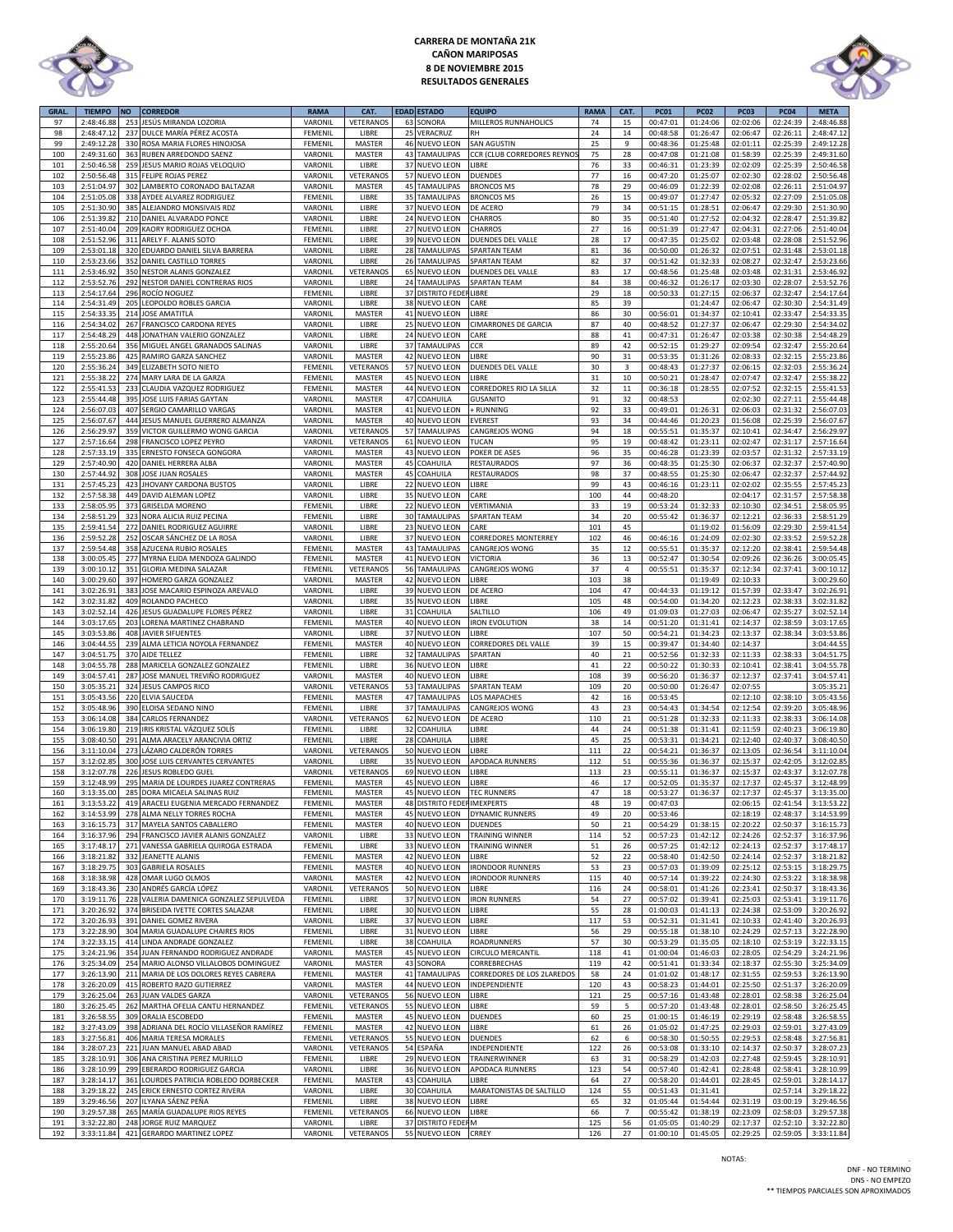

# **CARRERA DE MONTAÑA 21K CAÑON MARIPOSAS 8 DE NOVIEMBRE 2015 RESULTADOS GENERALES**



| <b>GRAL</b> | <b>TIEMPO</b> | <b>NO</b> | <b>CORREDOR</b>                         | <b>RAMA</b>    | CAT.          |    | <b>EDAD ESTADO</b>      | <b>EQUIPO</b>            | <b>RAMA</b> | CAT. | <b>PC01</b> | <b>PC02</b> | <b>PC03</b> | <b>PC04</b> | <b>META</b> |
|-------------|---------------|-----------|-----------------------------------------|----------------|---------------|----|-------------------------|--------------------------|-------------|------|-------------|-------------|-------------|-------------|-------------|
| 193         | 3:33:55.07    |           | 405 JUAN ANGEL MARTINEZ                 | VARONIL        | VETERANOS     | 51 | <b>NUEVO LEON</b>       | <b>DUENDES</b>           | 127         | 28   | 00:58:25    | 01:45:45    | 02:30:17    | 03:05:55    | 3:33:55.07  |
| 194         | 3:35:10.65    |           | 389 JAVIER MARTINEZ                     | VARONIL        | MASTER        |    | 40 NUEVO LEON           | SPEEDY / DUENDES         | 128         | 44   | 00:54:00    | 01:45:53    | 02:30:31    | 03:05:17    | 3:35:10.65  |
| 195         | 3:40:12.56    |           | 257 SALVADOR ALEJANDRO SAAVEDRA BELLO   | VARONIL        | MASTER        | 42 | <b>GUERRERO</b>         | LIBRE                    | 129         | 45   | 00:57:30    | 01:42:38    | 02:26:12    | 02:56:26    | 3:40:12.56  |
| 196         | 3:40:12.60    |           | 343 NANCY ELIZABETH ANDRADE SÁNCHEZ     | FEMENIL        | LIBRE         |    | 31 NUEVO LEON           | :D                       | 67          | 33   | 01:01:00    | 01:51:05    | 02:35:09    | 03:08:19    | 3:40:12.60  |
| 197         | 3:40:14.34    |           | 260 SARA LETICIA VELARDE MARTÍNEZ       | FEMENIL        | LIBRE         |    | 29 NUEVO LEON           | PANZONES TEAM            | 68          | 34   | 00:58:35    | 01:43:48    | 02:28:48    | 03:03:03    | 3:40:14.34  |
| 198         | 3:40:16.48    |           | 447 FERNANDO ESTEBAN RAMIREZ CASTRO     | VARONIL        | LIBRE         |    | 24 NUEVO LEON           | CARE                     | 130         | 57   | 00:56:00    | 01:41:30    | 02:31:05    |             | 3:40:16.48  |
| 199         | 3:44:38.54    |           | 382 ANTONIO DE JESUS REQUENES CARRANZA  | VARONIL        | LIBRE         |    | 23 NUEVO LEON           | EFC                      | 131         | 58   | 00:57:38    | 01:41:14    | 02:27:41    | 03:04:31    | 3:44:38.54  |
| 200         | 3:44:45.21    |           | 275 ANGEL ARTURO GUITERREZ FLORES       | VARONIL        | LIBRE         | 32 | <b>NUEVO LEON</b>       | LIBRE                    | 132         | 59   | 00:50:33    | 01:32:59    | 02:15:37    | 02:58:12    | 3:44:45.23  |
| 201         | 3:44:46.67    |           | 318 ARNOLDO FRIAS HUTCHINSON            | VARONIL        | <b>MASTER</b> |    | 41 NUEVO LEON           | <b>DUENDES</b>           | 133         | 46   | 00:42:25    | 01:18:03    | 02:10:41    | 02:58:12    | 3:44:46.67  |
| 202         | 3:45:57.27    |           | 236 VELIA NELLY TORRES ONTIVEROS        | FEMENIL        | MASTER        |    | 40 NUEVO LEON           | <b>DYNAMIC RUNNERS</b>   | 69          | 28   | 01:01:04    | 01:52:19    | 02:40:36    | 03:10:09    | 3:45:57.27  |
| 203         | 3:46:48.84    |           | 411 BLANCA LUCERO GARCIA                | FEMENIL        | VETERANOS     |    | 52 NUEVO LEON           | <b>TORTUGUITAS</b>       | 70          | 8    | 01:05:22    | 01:54:09    | 02:38:54    | 03:12:54    | 3:46:48.84  |
| 204         | 3:46:49.02    |           | 412 REBECA ORTIZ                        | <b>FEMENIL</b> | VETERANOS     | 54 | <b>NUEVO LEON</b>       | <b>TORTUGUITAS</b>       | 71          | 9    | 01:05:23    | 01:55:54    | 02:38:01    | 03:12:01    | 3:46:49.02  |
| 205         | 3:47:10.23    |           | 246 ANGELINA PEÑUÑURI                   | FEMENIL        | LIBRE         | 37 | SONORA                  | CORREBRECHAS             | 72          | 35   | 01:21:22    | 02:05:48    | 02:52:30    | 03:18:35    | 3:47:10.23  |
| 206         | 3:48:21.50    |           | 242 EDITH SEGURA LOPEZ                  | FEMENIL        | LIBRE         | 35 | <b>NUEVO LEON</b>       | <b>GUSANITO RUNNERS</b>  | 73          | 36   | 01:05:45    | 01:56:26    | 02:42:36    | 03:16:38    | 3:48:21.50  |
| 207         | 3:48:21.71    |           | 243 AZALIA CAMPOS CANTU                 | FEMENIL        | MASTER        |    | 43 NUEVO LEON           | <b>GUSANITO RUNNERS</b>  | 74          | 29   | 01:05:53    | 01:56:26    | 02:42:35    | 03:16:36    | 3:48:21.71  |
| 208         | 3:48:21.84    |           | 422 OLGA RUTH MENDOZA ALFARO            | <b>FEMENIL</b> | <b>MASTER</b> | 44 | <b>NUEVO LEON</b>       | <b>GUSANITOS RUNNERS</b> | 75          | 30   | 01:10:05    | 01:56:26    | 02:42:34    | 03:16:34    | 3:48:21.84  |
| 209         | 3:48:21.91    |           | 436 MARA MARGARITA GONZALEZ RAMIREZ     | <b>FEMENIL</b> | MASTER        |    | 40 NUEVO LEON           | <b>GUSANITO RUNNERS</b>  | 76          | 31   | 00:38:33    | 01:57:55    | 02:42:33    | 03:16:33    | 3:48:21.91  |
| 210         | 3:51:54.47    |           | 433 ROCIO ARIZPE VALDEZ                 | <b>FEMENIL</b> | <b>MASTER</b> |    | 44 COAHUILA             | CORRECAMINOS             | 77          | 32   | 00:53:30    | 01:35:37    | 02:20:15    | 03:04:25    | 3:51:54.47  |
| 211         | 3:54:32.88    |           | 388 JESSICA SAUCEDO FABELA              | VARONIL        | LIBRE         |    | 29 NUEVO LEON           | DE ACERO                 | 134         | 60   | 01:05:20    | 01:56:26    | 02:44:00    | 03:20:36    | 3:54:32.88  |
| 212         | 3:55:16.40    |           | 281 IRENE IGLESIAS                      | FEMENIL        | LIBRE         |    | 28 NUEVO LEON           | <b>LIBRE</b>             | 78          | 37   | 01:07:10    | 01:56:26    | 02:45:00    | 03:20:00    | 3:55:16.40  |
| 213         | 3:59:57.57    |           | 347 CLAUDIA VILLARREAL MORALES          | FEMENIL        | MASTER        |    | 45 NUEVO LEON           | SAN AGUSTIN              | 79          | 33   | 01:08:02    | 01:57:10    | 02:49:13    | 03:25:00    | 3:59:57.57  |
| 214         | 4:05:10.96    |           | 314 ROCIO TOVAR                         | FEMENIL        | MASTER        |    | 43 NUEVO LEON           | <b>DUENDES</b>           | 80          | 34   | 01:19:12    | 02:03:16    | 02:50:14    | 03:29:14    | 4:05:10.96  |
| 215         | 4:05:11.19    |           | 313 LISBETH CARRASCO                    | FEMENIL        | MASTER        |    | 46 NUEVO LEON           | <b>DUENDES</b>           | 81          | 35   | 01:17:12    | 02:03:17    | 02:50:21    | 03:29:13    | 4:05:11.19  |
| 216         | 4:05:18.57    |           | 282 GABRIELA BERENICE JUÁREZ AGUILAR    | FEMENIL        | LIBRE         |    | 22 NUEVO LEON           | HUNZAS                   | 82          | 38   |             | 01:57:26    | 02:54:26    | 03:31:21    | 4:05:18.57  |
| 217         | 4:11:28.12    |           | 212 OLGA PATRICIA JUAREZ RODRIGUEZ      | FEMENIL        | LIBRE         |    | 28 NUEVO LEON           | LIBRE                    | 83          | 39   | 01:13:56    | 02:05:47    | 02:58:00    | 03:34:30    | 4:11:28.12  |
| 218         | 4:14:50.98    |           | 322 ROSA ANGELICA CUELLAR GROSS         | FEMENIL        | VETERANOS     |    | 51 TAMAULIPAS           | <b>SPARTAN TEAM</b>      | 84          | 10   | 00:43:50    | 02:09:31    | 03:05:44    | 03:36:26    | 4:14:50.98  |
| 219         | 4:14:51.19    |           | 368 LIZBETH PESTAÑA BARBOSA             | FEMENIL        | LIBRE         | 36 | <b>TAMAULIPAS</b>       | <b>SPARTAN TEAM</b>      | 85          | 40   | 01:14:21    | 02:09:32    | 03:04:35    | 03:36:03    | 4:14:51.19  |
| 220         | 4:20:30.8     |           | 247 STEFANY ESCALONA GONZALEZ           | FEMENIL        | LIBRE         |    | <b>30 DISTRITO FEDE</b> | M                        | 86          | 41   |             | 02:06:17    | 03:04:33    | 03:39:00    | 4:20:30.81  |
| 221         | 4:22:44.39    |           | 222 ELVIA EDITH CHAVEZ RIVERA           | FEMENIL        | LIBRE         |    | 39 NUEVO LEON           | LASEN                    | 87          | 42   | 01:15:23    | 02:06:40    | 03:03:00    | 03:44:00    | 4:22:44.39  |
| 222         | 4:49:04.10    |           | 235 WIGELMY GUTIERREZ SOTO              | FEMENIL        | LIBRE         |    | 24 HIDALGO              | LIBRE                    | 88          | 43   | 01:23:45    | 02:31:41    | 03:40:15    | 04:16:35    | 4:49:04.10  |
| 223         | 4:50:59.8     |           | 289 SANDY HURTADO DOMINGUEZ             | FEMENIL        | LIBRE         | 35 | COAHUILA                | CLUB SARABIA             | 89          | 44   | 01:22:30    | 02:31:40    | 03:35:14    | 04:10:33    | 4:50:59.85  |
|             | <b>DNS</b>    |           | 215 ANA DIAZ                            | <b>FEMENIL</b> | MASTER        | 47 | <b>TEXAS</b>            | <b>ROMPIENDO LIMITES</b> |             |      |             |             |             |             |             |
|             | <b>DNS</b>    |           | 218 ROGER MUSKETT                       | VARONIL        | VETERANOS     | 58 | COAHUILA                | <b>NINGUNO</b>           |             |      |             |             |             |             |             |
|             | <b>DNS</b>    | 223       | ANNA LUISA PUENTES ARREOLA              | FEMENIL        | MASTER        | 44 | <b>NUEVO LEON</b>       | CORREDORES               |             |      |             |             |             |             |             |
|             | <b>DNS</b>    |           | 234 ELI RODRIGUEZ ARIZPE                | VARONIL        | LIBRE         |    | 39 NUEVO LEON           | CORREDORES RIO LA SILLA  |             |      |             |             |             |             |             |
|             | <b>DNS</b>    |           | 240 LUIS ABRAHAM LOPEZ TOVAR            | VARONIL        | LIBRE         |    | 29 NUEVO LEON           | PANZONES TEAM            |             |      |             |             |             |             |             |
|             | <b>DNS</b>    |           | 244 ALEJANDRA LONGORIA GALARZA          | FEMENIL        | MASTER        |    | 43 NUEVO LEON           | RIO LA SILLA             |             |      |             |             |             |             |             |
|             | <b>DNS</b>    | 261       | <b>HECTOR RODRIGUEZ</b>                 | VARONIL        | LIBRE         |    | 38 NUEVO LEON           | <b>COBRA KAI</b>         |             |      |             |             |             |             |             |
|             | <b>DNS</b>    |           | 269 HERMINIO ANTONIO MONTEMAYOR VILLARR | VARONIL        | LIBRE         |    | 28 NUEVO LEON           | JOYITAS RACING CLUB      |             |      |             |             |             |             |             |
|             | <b>DNS</b>    | 270       | JOSÉ ALFONSO GARCÍA GARCÍA              | VARONIL        | LIBRE         |    | 27 NUEVO LEON           | JOYITA RACING CLUB       |             |      |             |             |             |             |             |
|             | <b>DNS</b>    |           | 276 DAVID EUGENIO MONTEMAYOR CANTU      | VARONIL        | MASTER        |    | 47 NUEVO LEON           | $\sim$                   |             |      |             |             |             |             |             |
|             | <b>DNS</b>    |           | 279 JOSE JESUS CASTILLO ORTIZ           | VARONIL        | MASTER        |    | 40 NUEVO LEON           | LIBRE                    |             |      |             |             |             |             |             |
|             | <b>DNS</b>    |           | 310 JOAQUIN LEGORRETA                   | VARONIL        | VETERANOS     |    | 56 NUEVO LEON           | <b>DUENDES</b>           |             |      |             |             |             |             |             |
|             | <b>DNS</b>    |           | 331 FERNANDO FLORES                     | VARONIL        | MASTER        |    | 40 NUEVO LEON           | SAN AGUSTIN              |             |      |             |             |             |             |             |
|             | <b>DNS</b>    |           | 336 IGNACIO JAVIER ORTIZ LLAGUNO        | VARONIL        | VETERANOS     |    | 52 NUEVO LEON           | <b>BOSKEN</b>            |             |      |             |             |             |             |             |
|             | <b>DNS</b>    | 345       | GERARDO RAFAEL FLORES DE LA GARZA       | VARONIL        | MASTER        |    | 41 NUEVO LEON           | NO.                      |             |      |             |             |             |             |             |
|             | <b>DNS</b>    |           | 346 JONATHAN AVELINO CAZARES IBARRA     | VARONIL        | LIBRE         |    | 32 NUEVO LEON           | <b>CAZA GUERRA</b>       |             |      |             |             |             |             |             |
|             | <b>DNS</b>    |           | 364 ISMAEL RODRIGUEZ GALLARZO           | VARONIL        | MASTER        |    | <b>45 TAMAULIPAS</b>    | CCR                      |             |      |             |             |             |             |             |
|             | <b>DNS</b>    |           | 365 ERICK ALEXIS JUAREZ RUIZ            | VARONIL        | LIBRE         |    | 23 NUEVO LEON           |                          |             |      |             |             |             |             |             |
|             | <b>DNS</b>    |           | 372 MIGUEL ANGEL RAMIREZ MACIAS         | VARONIL        | MASTER        |    | 43 NUEVO LEON           | VERTIMANIA               |             |      |             |             |             |             |             |
|             | <b>DNS</b>    |           | 377 ALVARO CONTRERAS                    | VARONIL        | LIBRE         |    | 35 NUEVO LEON           | <b>DE ACERO</b>          |             |      |             |             |             |             |             |
|             | <b>DNS</b>    |           | 380 MIGUEL ANGEL ESPADAS GUTIERREZ      | VARONIL        | LIBRE         |    | 27 NUEVO LEON           | DE ACERO                 |             |      |             |             |             |             |             |
|             | <b>DNS</b>    |           | 387 LUIS GERARDO CARMONA CRUZ           | VARONIL        | MASTER        | 41 | <b>NUEVO LEON</b>       | DE ACERO                 |             |      |             |             |             |             |             |
|             | <b>DNS</b>    |           | 400 LETICIA PALMA MIRELES               | FEMENIL        | VETERANOS     |    | 50 NUEVO LEON           | <b>RACER'S NUTRITION</b> |             |      |             |             |             |             |             |
|             | <b>DNS</b>    | 401       | MARCO ANTONIO VILLALOBOS LEAL           | VARONIL        | LIBRE         |    | 39 NUEVO LEON           | SIN CLUB                 |             |      |             |             |             |             |             |
|             | <b>DNS</b>    |           | 417 MARIANA I VEGA                      | FEMENIL        | MASTER        |    | 40 COAHUILA             | <b>GPO BIKES</b>         |             |      |             |             |             |             |             |
|             | <b>DNS</b>    |           | 418 JESUS GUERRERO                      | VARONIL        | MASTER        |    | 40 NUEVO LEON           | <b>GPO BIKES</b>         |             |      |             |             |             |             |             |
|             | <b>DNS</b>    |           | 438 MARIA JIMENEZ HERNANDEZ             | FEMENIL        | MASTER        |    | 41 COAHUILA             | LIBRE                    |             |      |             |             |             |             |             |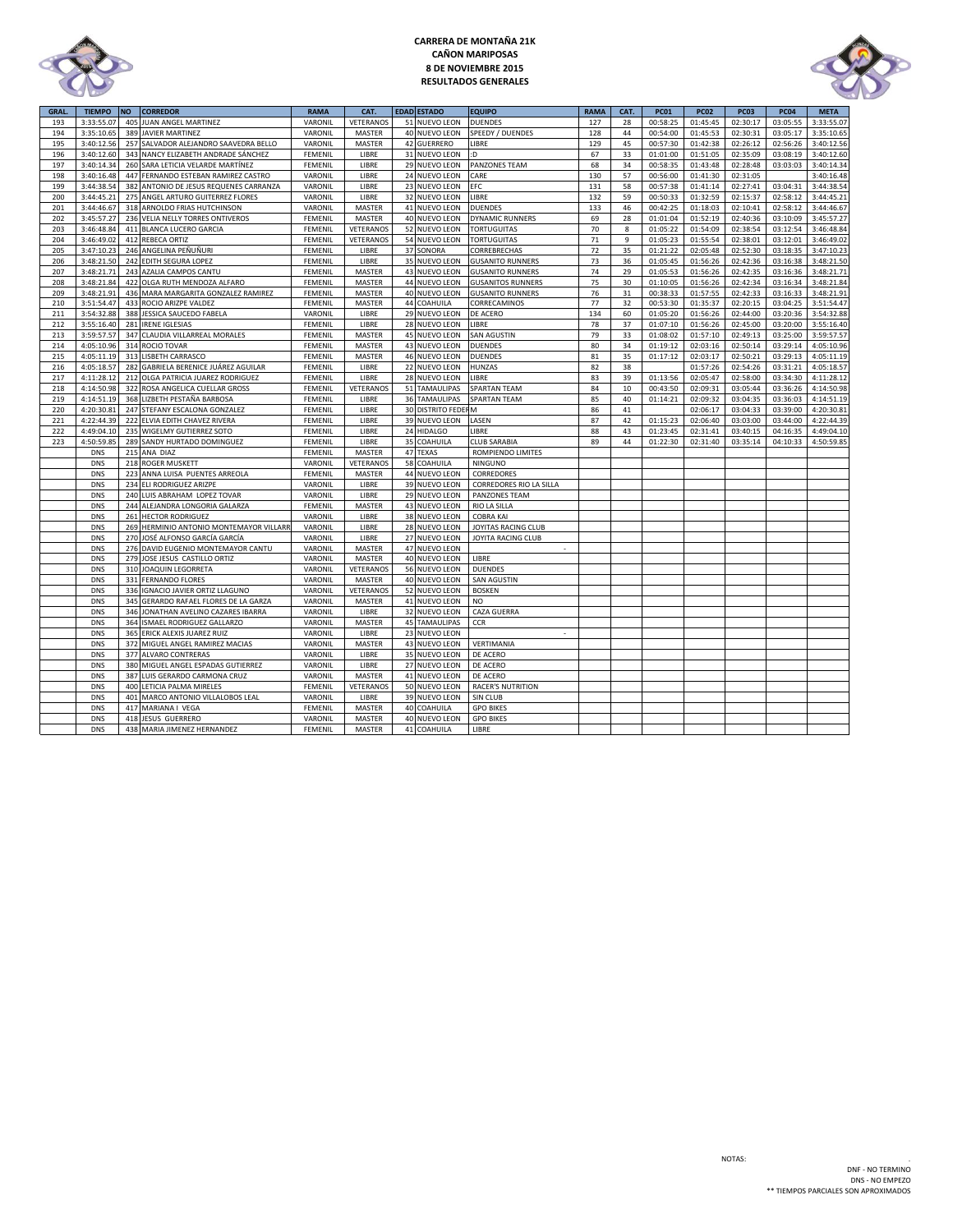

# **CARRERA DE MONTAÑA 21K CAÑON MARIPOSAS 8 DE NOVIEMBRE 2015 RESULTADOS FEMENIL - LIBRE**



| <b>GRAL</b> | <b>TIEMPO</b> | <b>NO</b> | <b>CORREDOR</b>                         | <b>RAMA</b>    | CAT.  |    | <b>EDAD ESTADO</b>     | <b>EQUIPO</b>            | <b>RAMA</b>    | CAT.           | <b>PC01</b> | <b>PC02</b> | <b>PC03</b> | <b>PC04</b> | <b>META</b> |
|-------------|---------------|-----------|-----------------------------------------|----------------|-------|----|------------------------|--------------------------|----------------|----------------|-------------|-------------|-------------|-------------|-------------|
| 27          | 2:16:21.36    | 431       | KARYNA MARTINEZ SANCHEZ                 | <b>FEMENIL</b> | LIBRE | 35 | COAHUILA               | <b>TORNADOS</b>          | 1              | 1              | 00:37:50    | 01:07:07    | 01:34:25    | 01:55:40    | 2:16:21.36  |
| 39          | 2:22:05.30    |           | 344 ZUSEL MORALES OLARTE                | FEMENIL        | LIBRE |    | <b>37 TAMAULIPAS</b>   | CANGREJOS WONG           | $\mathbf{3}$   | $\overline{2}$ | 00:37:50    | 01:09:37    | 01:42:13    | 02:02:09    | 2:22:05.30  |
| 42          | 2:23:07.84    |           | 251 ERIKA MANZANO GONZÁLEZ              | <b>FEMENIL</b> | LIBRE |    | 33 NUEVO LEON          | <b>MAGNA RUNNERS</b>     | 5              | $\overline{3}$ | 00:42:18    | 01:13:02    | 01:45:02    | 02:04:02    | 2:23:07.84  |
| 44          | 2:23:20.32    |           | 286 ARACELI SANCHEZ RIOS                | FEMENIL        | LIBRE |    | 29 NUEVO LEON          | LIBRE                    | 6              | $\overline{4}$ | 00:45:34    | 01:15:41    | 01:45:51    | 02:02:13    | 2:23:20.32  |
| 52          | 2:29:33.94    |           | 403 ELIZABETH TREJO                     | FEMENIL        | LIBRE |    | 34 NUEVO LEON          | LIBRE                    | $\overline{7}$ | 5              | 00:38:42    | 01:09:15    | 01:38:31    | 02:05:02    | 2:29:33.94  |
| 54          | 2:30:49.37    |           | 293 GUADALUPE MERAZ                     | FEMENIL        | LIBRE |    | 28 DURANGO             | DE LA CRUZ TEAM          | 8              | 6              | 00:41:52    | 01:13:51    | 01:45:51    | 02:10:25    | 2:30:49.37  |
| 57          | 2:31:36.84    |           | 369 ESTHER GARCÍA MÁRQUEZ               | <b>FEMENIL</b> | LIBRE |    | 35 TAMAULIPAS          | LIBRE                    | 9              | $\overline{7}$ | 00:42:18    | 01:16:42    | 01:49:42    | 02:10:41    | 2:31:36.84  |
| 61          | 2:32:48.86    |           | 229 CLAUDIA PATRICIA SAUCEDO GUTIERREZ  | FEMENIL        | LIBRE |    | 38 NUEVO LEON          | <b>LIBRE</b>             | 10             | 8              | 00:46:16    | 01:19:28    | 01:52:09    | 02:11:55    | 2:32:48.86  |
| 79          | 2:38:51.57    |           | 429 TANIA YANETH MEDRANO TORRES         | FEMENIL        | LIBRE |    | 24 NUEVO LEON          | LIBRE                    | 15             | 9              | 00:44:40    | 01:20:59    | 01:54:02    | 02:17:02    | 2:38:51.57  |
| 81          | 2:38:59.57    |           | 393 IDALIA LIZZETH RODRIGUEZ YEPEZ      | FEMENIL        | LIBRE |    | <b>33 TAMAULIPAS</b>   | CANGREJOS WONG           | 16             | 10             | 00:47:10    | 01:20:12    | 01:54:49    | 02:16:28    | 2:38:59.57  |
| 84          | 2:40:38.40    |           | 430 NANCY ESPARZA FLORES                | FEMENIL        | LIBRE |    | 35 COAHUILA            | SEMCO                    | 18             | 11             | 00:46:25    | 01:21:04    | 01:56:12    | 02:18:59    | 2:40:38.40  |
| 89          | 2:44:18.45    |           | 249 EMMA VIRIDIANA ORDAZ GUERRERO       | <b>FEMENIL</b> | LIBRE |    | 25 SONORA              | LIBRE                    | 21             | 12             | 00:49:03    | 01:26:32    | 02:02:07    | 02:23:39    | 2:44:18.45  |
| 92          | 2:44:57.80    |           | 255 LETICIA PARDO SILVA                 | FEMENIL        | LIBRE |    | 30 SINALOA             | LIBRE                    | 22             | 13             |             | 01:23:39    | 01:58:39    | 02:20:04    | 2:44:57.80  |
| 98          | 2:48:47.12    |           | 237 DULCE MARÍA PÉREZ ACOSTA            | FEMENIL        | LIBRE |    | 25 VERACRUZ            | <b>RH</b>                | 24             | 14             | 00:48:58    | 01:26:47    | 02:06:47    | 02:26:11    | 2:48:47.12  |
| 104         | 2:51:05.08    |           | 338 AYDEE ALVAREZ RODRIGUEZ             | FEMENIL        | LIBRE |    | 35 TAMAULIPAS          | <b>BRONCOS MS</b>        | 26             | 15             | 00:49:07    | 01:27:47    | 02:05:32    | 02:27:09    | 2:51:05.08  |
| 107         | 2:51:40.04    |           | 209 KAORY RODRIGUEZ OCHOA               | FEMENIL        | LIBRE |    | 27 NUEVO LEON          | CHARROS                  | 27             | 16             | 00:51:39    | 01:27:47    | 02:04:31    | 02:27:06    | 2:51:40.04  |
| 108         | 2:51:52.96    |           | 311 ARELY F. ALANIS SOTO                | <b>FEMENIL</b> | LIBRE |    | 39 NUEVO LEON          | <b>DUENDES DEL VALLE</b> | 28             | 17             | 00:47:35    | 01:25:02    | 02:03:48    | 02:28:08    | 2:51:52.96  |
| 113         | 2:54:17.64    |           | 296 ROCÍO NOGUEZ                        | FEMENIL        | LIBRE |    | 37 DISTRITO FEDERLIBRE |                          | 29             | 18             | 00:50:33    | 01:27:15    | 02:06:37    | 02:32:47    | 2:54:17.64  |
| 133         | 2:58:05.95    |           | 373 GRISELDA MORENO                     | <b>FEMENIL</b> | LIBRE |    | 22 NUEVO LEON          | VERTIMANIA               | 33             | 19             | 00:53:24    | 01:32:33    | 02:10:30    | 02:34:51    | 2:58:05.95  |
| 134         | 2:58:51.29    |           | 323 NORA ALICIA RUIZ PECINA             | FEMENIL        | LIBRE |    | <b>30 TAMAULIPAS</b>   | <b>SPARTAN TEAM</b>      | 34             | 20             | 00:55:42    | 01:36:37    | 02:12:21    | 02:36:33    | 2:58:51.29  |
| 147         | 3:04:51.75    |           | 370 AIDE TELLEZ                         | FEMENIL        | LIBRE |    | 32 TAMAULIPAS          | SPARTAN                  | 40             | 21             | 00:52:56    | 01:32:33    | 02:11:33    | 02:38:33    | 3:04:51.75  |
| 148         | 3:04:55.78    |           | 288 MARICELA GONZALEZ GONZALEZ          | <b>FEMENIL</b> | LIBRE |    | 36 NUEVO LEON          | LIBRE                    | 41             | 22             | 00:50:22    | 01:30:33    | 02:10:41    | 02:38:41    | 3:04:55.78  |
| 152         | 3:05:48.96    |           | 390 ELOISA SEDANO NINO                  | FEMENIL        | LIBRE |    | 37 TAMAULIPAS          | CANGREJOS WONG           | 43             | 23             | 00:54:43    | 01:34:54    | 02:12:54    | 02:39:20    | 3:05:48.96  |
| 154         | 3:06:19.80    |           | 219 IRIS KRISTAL VÁZQUEZ SOLÍS          | <b>FEMENIL</b> | LIBRE |    | 32 COAHUILA            | LIBRE                    | 44             | 24             | 00:51:38    | 01:31:41    | 02:11:59    | 02:40:23    | 3:06:19.80  |
| 155         | 3:08:40.50    | 291       | ALMA ARACELY ARANCIVIA ORTIZ            | FEMENIL        | LIBRE |    | 28 COAHUILA            | LIBRE                    | 45             | 25             | 00:53:31    | 01:34:21    | 02:12:40    | 02:40:37    | 3:08:40.50  |
| 165         | 3:17:48.17    |           | 271 VANESSA GABRIELA QUIROGA ESTRADA    | FEMENIL        | LIBRE |    | 33 NUEVO LEON          | <b>TRAINING WINNER</b>   | 51             | 26             | 00:57:25    | 01:42:12    | 02:24:13    | 02:52:37    | 3:17:48.17  |
| 170         | 3:19:11.76    |           | 228 VALERIA DAMENICA GONZALEZ SEPULVEDA | FEMENIL        | LIBRE |    | 37 NUEVO LEON          | <b>IRON RUNNERS</b>      | 54             | 27             | 00:57:02    | 01:39:41    | 02:25:03    | 02:53:41    | 3:19:11.76  |
| 171         | 3:20:26.92    |           | 374 BRISEIDA IVETTE CORTES SALAZAR      | FEMENIL        | LIBRE |    | 30 NUEVO LEON          | LIBRE                    | 55             | 28             | 01:00:03    | 01:41:13    | 02:24:38    | 02:53:09    | 3:20:26.92  |
| 173         | 3:22:28.90    |           | 304 MARIA GUADALUPE CHAIRES RIOS        | FEMENIL        | LIBRE |    | 31 NUEVO LEON          | LIBRE                    | 56             | 29             | 00:55:18    | 01:38:10    | 02:24:29    | 02:57:13    | 3:22:28.90  |
| 174         | 3:22:33.15    |           | 414 LINDA ANDRADE GONZALEZ              | FEMENIL        | LIBRE |    | 38 COAHUILA            | <b>ROADRUNNERS</b>       | 57             | 30             | 00:53:29    | 01:35:05    | 02:18:10    | 02:53:19    | 3:22:33.15  |
| 185         | 3:28:10.91    |           | 306 ANA CRISTINA PEREZ MURILLO          | FEMENIL        | LIBRE |    | 29 NUEVO LEON          | TRAINERWINNER            | 63             | 31             | 00:58:29    | 01:42:03    | 02:27:48    | 02:59:45    | 3:28:10.91  |
| 189         | 3:29:46.56    |           | 207 ILYANA SÁENZ PEÑA                   | FEMENIL        | LIBRE |    | 38 NUEVO LEON          | <b>LIBRE</b>             | 65             | 32             | 01:05:44    | 01:54:44    | 02:31:19    | 03:00:19    | 3:29:46.56  |
| 196         | 3:40:12.60    |           | 343 NANCY ELIZABETH ANDRADE SÁNCHEZ     | FEMENIL        | LIBRE |    | 31 NUEVO LEON          | :D                       | 67             | 33             | 01:01:00    | 01:51:05    | 02:35:09    | 03:08:19    | 3:40:12.60  |
| 197         | 3:40:14.34    |           | 260 SARA LETICIA VELARDE MARTÍNEZ       | <b>FEMENIL</b> | LIBRE |    | 29 NUEVO LEON          | PANZONES TEAM            | 68             | 34             | 00:58:35    | 01:43:48    | 02:28:48    | 03:03:03    | 3:40:14.34  |
| 205         | 3:47:10.23    |           | 246 ANGELINA PEÑUÑURI                   | FEMENIL        | LIBRE |    | 37 SONORA              | CORREBRECHAS             | 72             | 35             | 01:21:22    | 02:05:48    | 02:52:30    | 03:18:35    | 3:47:10.23  |
| 206         | 3:48:21.50    |           | 242 EDITH SEGURA LOPEZ                  | FEMENIL        | LIBRE |    | 35 NUEVO LEON          | <b>GUSANITO RUNNERS</b>  | 73             | 36             | 01:05:45    | 01:56:26    | 02:42:36    | 03:16:38    | 3:48:21.50  |
| 212         | 3:55:16.40    | 281       | <b>IRENE IGLESIAS</b>                   | FEMENIL        | LIBRE |    | 28 NUEVO LEON          | LIBRE                    | 78             | 37             | 01:07:10    | 01:56:26    | 02:45:00    | 03:20:00    | 3:55:16.40  |
| 216         | 4:05:18.57    |           | 282 GABRIELA BERENICE JUÁREZ AGUILAR    | FEMENIL        | LIBRE |    | 22 NUEVO LEON          | HUNZAS                   | 82             | 38             |             | 01:57:26    | 02:54:26    | 03:31:21    | 4:05:18.57  |
| 217         | 4:11:28.12    |           | 212 OLGA PATRICIA JUAREZ RODRIGUEZ      | FEMENIL        | LIBRE |    | 28 NUEVO LEON          | LIBRE                    | 83             | 39             | 01:13:56    | 02:05:47    | 02:58:00    | 03:34:30    | 4:11:28.12  |
| 219         | 4:14:51.19    |           | 368 LIZBETH PESTAÑA BARBOSA             | FEMENIL        | LIBRE |    | <b>36 TAMAULIPAS</b>   | <b>SPARTAN TEAM</b>      | 85             | 40             | 01:14:21    | 02:09:32    | 03:04:35    | 03:36:03    | 4:14:51.19  |
| 220         | 4:20:30.81    |           | 247 STEFANY ESCALONA GONZALEZ           | FEMENIL        | LIBRE |    | 30 DISTRITO FEDER M    |                          | 86             | 41             |             | 02:06:17    | 03:04:33    | 03:39:00    | 4:20:30.81  |
| 221         | 4:22:44.39    |           | 222 ELVIA EDITH CHAVEZ RIVERA           | FEMENIL        | LIBRE |    | 39 NUEVO LEON          | LASEN                    | 87             | 42             | 01:15:23    | 02:06:40    | 03:03:00    | 03:44:00    | 4:22:44.39  |
| 222         | 4:49:04.10    |           | 235 WIGELMY GUTIERREZ SOTO              | FEMENIL        | LIBRE |    | 24 HIDALGO             | LIBRE                    | 88             | 43             | 01:23:45    | 02:31:41    | 03:40:15    | 04:16:35    | 4:49:04.10  |
| 223         | 4:50:59.85    |           | 289 SANDY HURTADO DOMINGUEZ             | <b>FEMENIL</b> | LIBRE |    | 35 COAHUILA            | <b>CLUB SARABIA</b>      | 89             | 44             | 01:22:30    | 02:31:40    | 03:35:14    | 04:10:33    | 4:50:59.85  |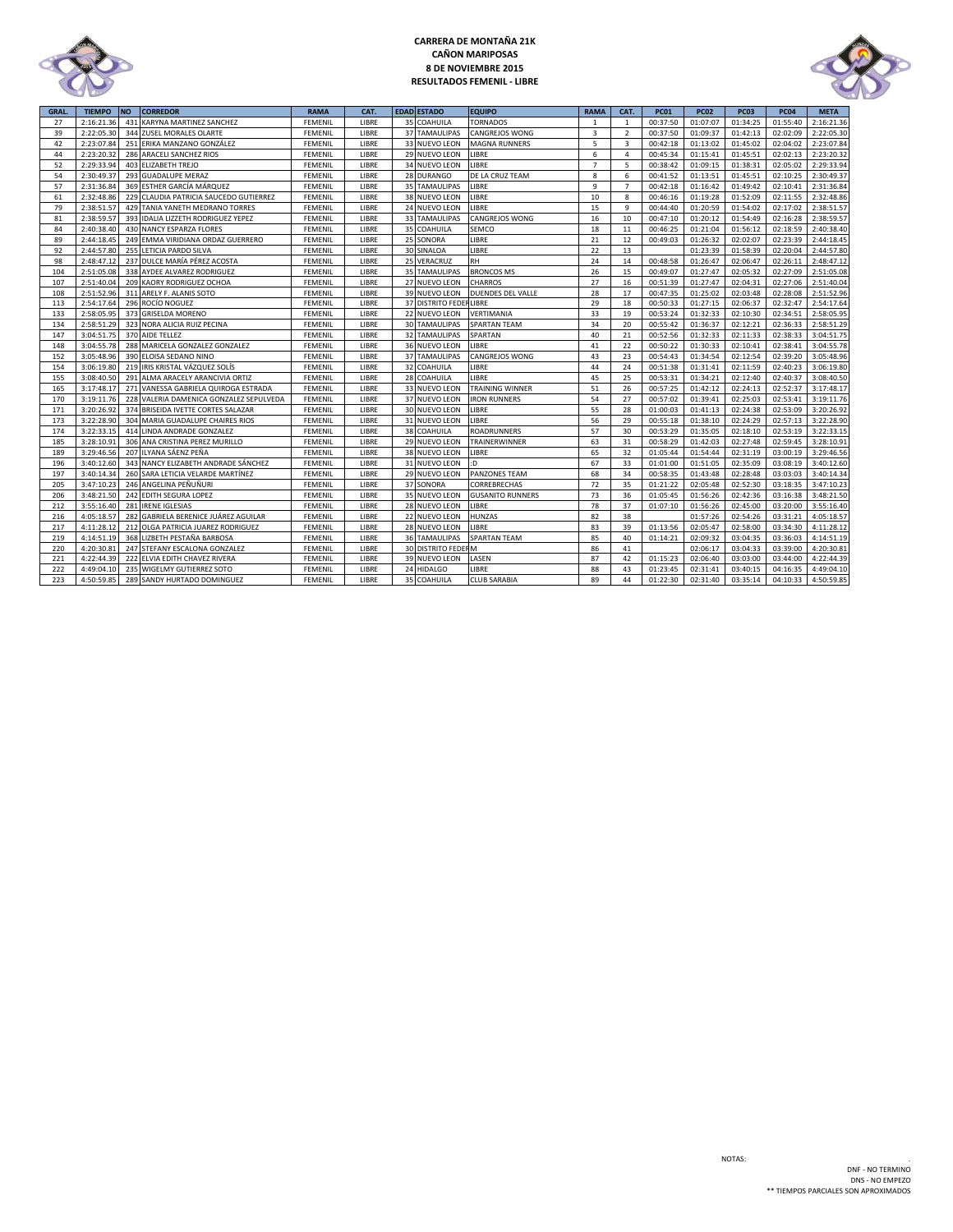

# **CARRERA DE MONTAÑA 21K CAÑON MARIPOSAS 8 DE NOVIEMBRE 2015 RESULTADOS FEMENIL - MASTER**



| GRAL. | <b>TIEMPO</b> | <b>NO</b> | <b>CORREDOR</b>                          | <b>RAMA</b>    | CAT.          | <b>EDAD ESTADO</b>          | <b>EQUIPO</b>               | <b>RAMA</b>    | CAT.           | <b>PC01</b> | <b>PC02</b> | <b>PC03</b> | <b>PC04</b> | <b>META</b> |
|-------|---------------|-----------|------------------------------------------|----------------|---------------|-----------------------------|-----------------------------|----------------|----------------|-------------|-------------|-------------|-------------|-------------|
| 32    | 2:17:06.61    |           | 227 WENDDY ELIZABETH SANTILLANA FISCAL   | <b>FEMENIL</b> | <b>MASTER</b> | 41 NUEVO LEON               | LIBRE                       | $\overline{2}$ | 1              | 00:39:07    | 01:09:31    | 01:37:50    | 01:58:02    | 2:17:06.61  |
| 41    | 2:22:57.63    |           | 394 ROSA IRENE YADO VILLANUEVA           | FEMENIL        | MASTER        | 40 NUEVO LEON               | LIBRE                       | 4              | $\overline{2}$ | 00:39:57    | 01:13:02    | 01:44:02    | 02:02:37    | 2:22:57.63  |
| 67    | 2:34:06.21    |           | 437 PATRICIA SANCHEZ                     | <b>FEMENIL</b> | <b>MASTER</b> | 47 NUEVO LEON               | <b>TRIFORCE</b>             | 12             | 3              | 00:41:50    | 01:14:42    | 01:49:08    | 02:12:40    | 2:34:06.21  |
| 74    | 2:38:19.15    |           | 284 BLANCA DINORAH TREVIÑO GAMEZ         | FEMENIL        | <b>MASTER</b> | 44 NUEVO LEON               | LIBRE                       | 14             | 4              | 00:47:06    | 01:22:39    | 01:56:32    | 02:17:12    | 2:38:19.15  |
| 83    | 2:40:38.39    |           | 381 ANA LILIA GUITERREZ GUERRERO         | FEMENIL        | MASTER        | 40 NUEVO LEON               | DE ACERO                    | 17             | 5              | 00:45:34    | 01:21:09    | 01:57:39    |             | 2:40:38.39  |
| 85    | 2:41:05.12    |           | 402 MARIA CONCEPCION BARAJAS SANDOVAL    | <b>FEMENIL</b> | MASTER        | 49 NUEVO LEON               | LIBRE                       | 19             | 6              | 00:45:22    | 01:20:36    | 01:55:12    | 02:18:36    | 2:41:05.12  |
| 87    | 2:42:49.54    |           | 399 VERÓNICA ORTUÑO SANDOVAL             | FEMENIL        | MASTER        | 43 NUEVO LEON               | <b>RACER'S NUTRITION</b>    | 20             | $\overline{7}$ | 00:48:54    | 01:22:39    | 01:58:39    | 02:19:08    | 2:42:49.54  |
| 95    | 2:47:17.66    |           | 329 CECILIA GARZA MARTY                  | FEMENIL        | MASTER        | 43 NUEVO LEON               | LIBRE                       | 23             | 8              | 00:49:00    | 01:25:08    | 01:56:15    | 02:22:32    | 2:47:17.66  |
| 99    | 2:49:12.28    |           | 330 ROSA MARIA FLORES HINOJOSA           | <b>FEMENIL</b> | MASTER        | 46 NUEVO LEON               | <b>SAN AGUSTIN</b>          | 25             | 9              | 00:48:36    | 01:25:48    | 02:01:11    | 02:25:39    | 2:49:12.28  |
| 121   | 2:55:38.22    |           | 274 MARY LARA DE LA GARZA                | FEMENIL        | <b>MASTER</b> | 45 NUEVO LEON               | LIBRE                       | 31             | 10             | 00:50:21    | 01:28:47    | 02:07:47    | 02:32:47    | 2:55:38.22  |
| 122   | 2:55:41.53    |           | 233 CLAUDIA VAZQUEZ RODRIGUEZ            | <b>FEMENIL</b> | <b>MASTER</b> | 44 NUEVO LEON               | CORREDORES RIO LA SILLA     | 32             | 11             | 00:36:18    | 01:28:55    | 02:07:52    | 02:32:15    | 2:55:41.53  |
| 137   | 2:59:54.48    |           | 358 AZUCENA RUBIO ROSALES                | <b>FEMENIL</b> | MASTER        | <b>43 TAMAULIPAS</b>        | CANGREJOS WONG              | 35             | 12             | 00:55:51    | 01:35:37    | 02:12:20    | 02:38:41    | 2:59:54.48  |
| 138   | 3:00:05.45    |           | 277 MYRNA ELIDA MENDOZA GALINDO          | FEMENIL        | MASTER        | 41 NUEVO LEON               | <b>VICTORIA</b>             | 36             | 13             | 00:52:47    | 01:30:54    | 02:09:26    | 02:36:26    | 3:00:05.45  |
| 144   | 3:03:17.65    |           | 203 LORENA MARTINEZ CHABRAND             | <b>FEMENIL</b> | <b>MASTER</b> | 40 NUEVO LEON               | <b>IRON EVOLUTION</b>       | 38             | 14             | 00:51:20    | 01:31:41    | 02:14:37    | 02:38:59    | 3:03:17.65  |
| 146   | 3:04:44.55    |           | 239 ALMA LETICIA NOYOLA FERNANDEZ        | <b>FEMENIL</b> | <b>MASTER</b> | 40 NUEVO LEON               | <b>CORREDORES DEL VALLE</b> | 39             | 15             | 00:39:47    | 01:34:40    | 02:14:37    |             | 3:04:44.55  |
| 151   | 3:05:43.56    |           | 220 ELVIA SAUCEDA                        | FEMENIL        | <b>MASTER</b> | 47 TAMAULIPAS               | <b>LOS MAPACHES</b>         | 42             | 16             | 00:53:45    |             | 02:12:10    | 02:38:10    | 3:05:43.56  |
| 159   | 3:12:48.99    |           | 295 MARIA DE LOURDES JUAREZ CONTRERAS    | FEMENII        | <b>MASTER</b> | 45 NUEVO LEON               | LIBRE                       | 46             | 17             | 00:52:05    | 01:35:37    | 02:17:37    | 02:45:37    | 3:12:48.99  |
| 160   | 3:13:35.00    |           | 285 DORA MICAELA SALINAS RUIZ            | <b>FEMENIL</b> | <b>MASTER</b> | 45 NUEVO LEON               | <b>TEC RUNNERS</b>          | 47             | 18             | 00:53:27    | 01:36:37    | 02:17:37    | 02:45:37    | 3:13:35.00  |
| 161   | 3:13:53.22    |           | 419 ARACELI EUGENIA MERCADO FERNANDEZ    | FEMENIL        | MASTER        | 48 DISTRITO FEDER IMEXPERTS |                             | 48             | 19             | 00:47:03    |             | 02:06:15    | 02:41:54    | 3:13:53.22  |
| 162   | 3:14:53.99    |           | 278 ALMA NELLY TORRES ROCHA              | <b>FEMENIL</b> | MASTER        | 45 NUEVO LEON               | <b>DYNAMIC RUNNERS</b>      | 49             | 20             | 00:53:46    |             | 02:18:19    | 02:48:37    | 3:14:53.99  |
| 163   | 3:16:15.73    |           | 317 MAYELA SANTOS CABALLERO              | <b>FEMENIL</b> | <b>MASTER</b> | 40 NUEVO LEON               | <b>DUENDES</b>              | 50             | 21             | 00:54:29    | 01:38:15    | 02:20:22    | 02:50:37    | 3:16:15.73  |
| 166   | 3:18:21.82    |           | 332 JEANETTE ALANIS                      | FEMENIL        | MASTER        | 42 NUEVO LEON               | LIBRE                       | 52             | 22             | 00:58:40    | 01:42:50    | 02:24:14    | 02:52:37    | 3:18:21.82  |
| 167   | 3:18:29.75    |           | 303 GABRIELA ROSALES                     | FEMENIL        | MASTER        | 40 NUEVO LEON               | <b>IRONDOOR RUNNERS</b>     | 53             | 23             | 00:57:03    | 01:39:09    | 02:25:12    | 02:53:15    | 3:18:29.75  |
| 177   | 3:26:13.90    |           | 211 MARIA DE LOS DOLORES REYES CABRERA   | FEMENIL        | MASTER        | <b>41 TAMAULIPAS</b>        | CORREDORES DE LOS 2LAREDOS  | 58             | 24             | 01:01:02    | 01:48:17    | 02:31:55    | 02:59:53    | 3:26:13.90  |
| 181   | 3:26:58.55    |           | 309 ORALIA ESCOBEDO                      | <b>FEMENIL</b> | <b>MASTER</b> | 45 NUEVO LEON               | <b>DUENDES</b>              | 60             | 25             | 01:00:15    | 01:46:19    | 02:29:19    | 02:58:48    | 3:26:58.55  |
| 182   | 3:27:43.09    |           | 398 ADRIANA DEL ROCÍO VILLASEÑOR RAMÍREZ | <b>FEMENIL</b> | <b>MASTER</b> | 42 NUEVO LEON               | LIBRE                       | 61             | 26             | 01:05:02    | 01:47:25    | 02:29:03    | 02:59:01    | 3:27:43.09  |
| 187   | 3:28:14.17    |           | 361 LOURDES PATRICIA ROBLEDO DORBECKER   | FEMENIL        | MASTER        | 43 COAHUILA                 | LIBRE                       | 64             | 27             | 00:58:20    | 01:44:01    | 02:28:45    | 02:59:01    | 3:28:14.17  |
| 202   | 3:45:57.27    |           | 236 VELIA NELLY TORRES ONTIVEROS         | FEMENIL        | MASTER        | 40 NUEVO LEON               | <b>DYNAMIC RUNNERS</b>      | 69             | 28             | 01:01:04    | 01:52:19    | 02:40:36    | 03:10:09    | 3:45:57.27  |
| 207   | 3:48:21.71    |           | 243 AZALIA CAMPOS CANTU                  | <b>FEMENIL</b> | MASTER        | 43 NUEVO LEON               | <b>GUSANITO RUNNERS</b>     | 74             | 29             | 01:05:53    | 01:56:26    | 02:42:35    | 03:16:36    | 3:48:21.71  |
| 208   | 3:48:21.84    |           | 422 OLGA RUTH MENDOZA ALFARO             | <b>FEMENIL</b> | MASTER        | 44 NUEVO LEON               | <b>GUSANITOS RUNNERS</b>    | 75             | 30             | 01:10:05    | 01:56:26    | 02:42:34    | 03:16:34    | 3:48:21.84  |
| 209   | 3:48:21.91    |           | 436 MARA MARGARITA GONZALEZ RAMIREZ      | FEMENIL        | MASTER        | 40 NUEVO LEON               | <b>GUSANITO RUNNERS</b>     | 76             | 31             | 00:38:33    | 01:57:55    | 02:42:33    | 03:16:33    | 3:48:21.91  |
| 210   | 3:51:54.47    |           | 433 ROCIO ARIZPE VALDEZ                  | <b>FEMENIL</b> | MASTER        | 44 COAHUILA                 | CORRECAMINOS                | 77             | 32             | 00:53:30    | 01:35:37    | 02:20:15    | 03:04:25    | 3:51:54.47  |
| 213   | 3:59:57.57    |           | 347 CLAUDIA VILLARREAL MORALES           | FEMENIL        | <b>MASTER</b> | 45 NUEVO LEON               | <b>SAN AGUSTIN</b>          | 79             | 33             | 01:08:02    | 01:57:10    | 02:49:13    | 03:25:00    | 3:59:57.57  |
| 214   | 4:05:10.96    |           | 314 ROCIO TOVAR                          | FEMENIL        | <b>MASTER</b> | 43 NUEVO LEON               | <b>DUENDES</b>              | 80             | 34             | 01:19:12    | 02:03:16    | 02:50:14    | 03:29:14    | 4:05:10.96  |
| 215   | 4:05:11.19    |           | 313 LISBETH CARRASCO                     | FEMENIL        | MASTER        | 46 NUEVO LEON               | <b>DUENDES</b>              | 81             | 35             | 01:17:12    | 02:03:17    | 02:50:21    | 03:29:13    | 4:05:11.19  |
|       | <b>DNS</b>    |           | 215 ANA DIAZ                             | <b>FEMENIL</b> | <b>MASTER</b> | 47 TEXAS                    | ROMPIENDO LIMITES           |                |                |             |             |             |             |             |
|       | <b>DNS</b>    |           | 223 ANNA LUISA PUENTES ARREOLA           | <b>FEMENIL</b> | MASTER        | 44 NUEVO LEON               | CORREDORES                  |                |                |             |             |             |             |             |
|       | <b>DNS</b>    |           | 244 ALEJANDRA LONGORIA GALARZA           | FEMENIL        | MASTER        | 43 NUEVO LEON               | RIO LA SILLA                |                |                |             |             |             |             |             |
|       | <b>DNS</b>    |           | 417 MARIANA I VEGA                       | FEMENIL        | MASTER        | 40 COAHUILA                 | <b>GPO BIKES</b>            |                |                |             |             |             |             |             |
|       | <b>DNS</b>    |           | 438 MARIA JIMENEZ HERNANDEZ              | <b>FEMENIL</b> | MASTER        | 41 COAHUILA                 | LIBRE                       |                |                |             |             |             |             |             |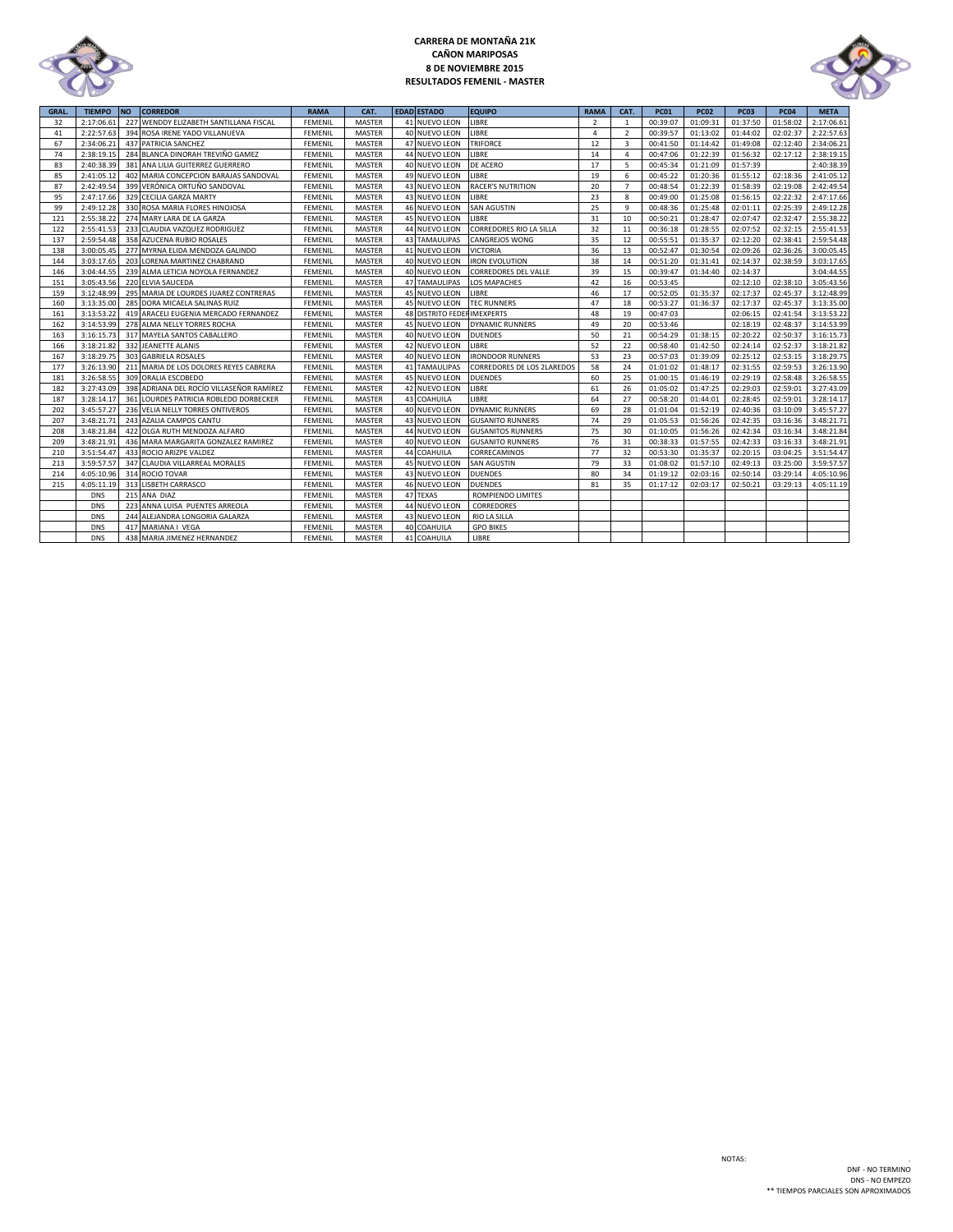

# **CARRERA DE MONTAÑA 21K CAÑON MARIPOSAS 8 DE NOVIEMBRE 2015 RESULTADOS FEMENIL - VETERANOS**



| GRAL. | TIEMPO NO  | <b>CORREDOR</b>                              | <b>RAMA</b>    | CAT.      | <b>EDAD ESTADO</b> | <b>EQUIPO</b>            | <b>RAMA</b> | CAT. | <b>PC01</b> | <b>PC02</b> | <b>PC03</b> | <b>PC04</b> | <b>META</b>         |
|-------|------------|----------------------------------------------|----------------|-----------|--------------------|--------------------------|-------------|------|-------------|-------------|-------------|-------------|---------------------|
| 64    | 2:33:47.21 | 283 LORENA LACARRA NASSRI                    | <b>FEMENIL</b> | VETERANOS | 52 COAHUILA        | <b>TORNADOS</b>          |             |      | 00:42:00    | 01:15:47    | 01:49:41    | 02:12:08    | 2:33:47.21          |
|       |            | 2:35:36.42 404 LUCILLE CHAPA                 | <b>FEMENIL</b> | VETERANOS | 54 NUEVO LEON      | <b>DUENDES</b>           |             |      | 00:42:09    | 01:15:08    | 01:49:47    | 02:13:12    | 2:35:36.42          |
| 120   |            | 2:55:36.24 349 ELIZABETH SOTO NIETO          | <b>FEMENIL</b> | VETERANOS | 57 NUEVO LEON      | DUENDES DEL VALLE        | 30          |      | 00:48:43    | 01:27:37    | 02:06:15    | 02:32:03    | 2:55:36.24          |
| 139   |            | 3:00:10.12 351 GLORIA MEDINA SALAZAR         | <b>FEMENIL</b> | VETERANOS | 56 TAMAULIPAS      | <b>CANGREJOS WONG</b>    | 37          |      | 00:55:51    | 01:35:37    | 02:12:34    | 02:37:41    | 3:00:10.12          |
| 180   |            | 3:26:25.45 262 MARTHA OFELIA CANTU HERNANDEZ | <b>FEMENIL</b> | VETERANOS | 55 NUEVO LEON      | LIBRE                    | 59          |      | 00:57:20    | 01:43:48    | 02:28:01    | 02:58:50    | 3:26:25.45          |
| 183   | 3:27:56.81 | 406 MARIA TERESA MORALES                     | <b>FEMENIL</b> | VETERANOS | 55 NUEVO LEON      | <b>DUENDES</b>           | 62          |      | 00:58:30    | 01:50:55    | 02:29:53    |             | 02:58:48 3:27:56.81 |
| 190   |            | 3:29:57.38 265 MARÍA GUADALUPE RIOS REYES    | <b>FEMENIL</b> | VETERANOS | 66 NUEVO LEON      | LIBRE                    | 66          |      | 00:55:42    | 01:38:19    | 02:23:09    |             | 02:58:03 3:29:57.38 |
| 203   |            | 3:46:48.84 411 BLANCA LUCERO GARCIA          | <b>FEMENIL</b> | VETERANOS | 52 NUEVO LEON      | <b>TORTUGUITAS</b>       | 70          |      | 01:05:22    | 01:54:09    | 02:38:54    | 03:12:54    | 3:46:48.84          |
| 204   |            | 3:46:49.02 412 REBECA ORTIZ                  | <b>FEMENIL</b> | VETERANOS | 54 NUEVO LEON      | <b>TORTUGUITAS</b>       |             |      | 01:05:23    | 01:55:54    | 02:38:01    | 03:12:01    | 3:46:49.02          |
| 218   |            | 4:14:50.98 322 ROSA ANGELICA CUELLAR GROSS   | <b>FEMENIL</b> | VETERANOS | 51 TAMAULIPAS      | <b>SPARTAN TEAM</b>      | 84          | 10   | 00:43:50    | 02:09:31    | 03:05:44    |             | 03:36:26 4:14:50.98 |
|       | <b>DNS</b> | 400 LETICIA PALMA MIRELES                    | <b>FEMENIL</b> | VETERANOS | 50 NUEVO LEON      | <b>RACER'S NUTRITION</b> |             |      |             |             |             |             |                     |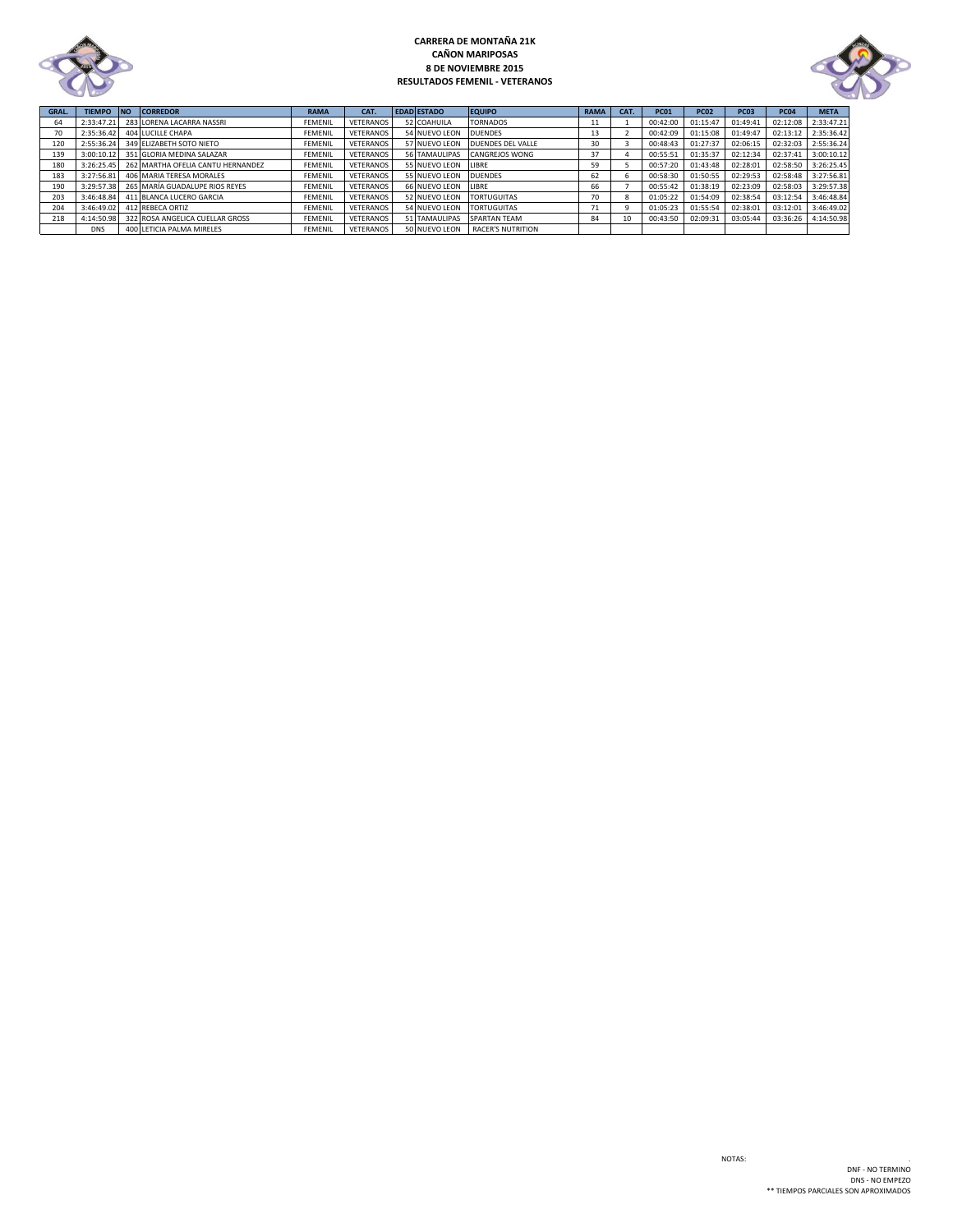

# **CARRERA DE MONTAÑA 21K CAÑON MARIPOSAS 8 DE NOVIEMBRE 2015 RESULTADOS VARONIL - LIBRE**



| GRAL.            | <b>TIEMPO</b>            | <b>NO</b>  | <b>CORREDOR</b>                                         | <b>RAMA</b>        | CAT.           |          | EDAD ESTADO                        | <b>EQUIPO</b>                           | <b>RAMA</b>    | CAT.                    | <b>PC01</b>          | <b>PC02</b>          | <b>PC03</b>          | <b>PC04</b>          | <b>META</b>              |
|------------------|--------------------------|------------|---------------------------------------------------------|--------------------|----------------|----------|------------------------------------|-----------------------------------------|----------------|-------------------------|----------------------|----------------------|----------------------|----------------------|--------------------------|
| $\mathbf{1}$     | 1:39:48.36               |            | 241 NICOLAS DEL ANGEL HERNADEZ                          | VARONIL            | LIBRE          | 34       | NUEVO LEON                         | EL CLUB DEL SAG                         | $\mathbf 1$    | $\mathbf{1}$            | 00:28:56             | 00:50:12             | 01:10:12             | 01:25:12             | 1:39:48.36               |
| 4                | 1:53:45.27               |            | 238 AMEED JOSHIMAR GARCIA ROSAS                         | VARONIL            | LIBRE          | 26       | <b>NUEVO LEON</b>                  | PANZONES TEAM                           | $\overline{4}$ | $\overline{2}$          |                      | 01:01:08             | 01:25:08             | 01:39:34             | 1:53:45.27               |
| $\overline{5}$   | 1:53:59.44               |            | 206 JOSE ANGEL REYES ORTIZ                              | VARONIL            | LIBRE          |          | 32 NUEVO LEON                      | VERTIMANIA                              | 5              | $\overline{\mathbf{3}}$ | 00:31:06             | 00:56:11             | 01:22:55             | 01:37:55             | 1:53:59.44               |
| $\overline{7}$   | 1:56:17.48               | 201        | <b>HOUSTON GUITERREZ</b>                                | VARONIL            | LIBRE          | 33       | <b>NUEVO LEON</b>                  | HUNZAS                                  | $\overline{7}$ | $\overline{4}$          | 00:32:49             | 00:59:35             | 01:25:35             | 01:40:35             | 1:56:17.48               |
| $\boldsymbol{9}$ | 2:02:12.84               | 280        | JULIO ANTONIO GONZÁLEZ VILLARREAL                       | VARONIL            | LIBRE          | 37       | NUEVO LEON                         | 3XTREME                                 | 9              | 5                       | 00:37:37             | 01:04:15             | 01:29:28             | 01:45:28             | 2:02:12.84               |
| $11\,$           | 2:03:39.18               | 357        | BERNABE JUAREZ TEXCO                                    | VARONIL            | LIBRE          | 27       | TAMAULIPAS                         | CANGREJOS WONG                          | $11\,$         | 6                       | 00:37:40             | 01:03:51             | 01:29:22             | 01:47:22             | 2:03:39.18               |
| 13               | 2:07:04.44               | 340        | <b>GUSTAVO AGUIRRE</b>                                  | VARONIL            | LIBRE          | 26       | NUEVO LEON                         | LIBRE                                   | 13             | $\overline{7}$          | 00:36:42             | 01:02:39             | 01:29:55             | 01:48:37             | 2:07:04.44               |
| 15               | 2:08:18.00               | 443        | ANGEL RIVERA GOMEZ                                      | VARONIL            | LIBRE          | 36       | <b>NUEVO LEON</b>                  | EVEREST                                 | 15             | 8                       | 00:36:10             | 01:03:37             | 01:31:51             | 01:04:15             | 2:08:18.00               |
| 19               | 2:16:11.91               | 312        | ELIAZAR CORONADO ESCOBEDO                               | VARONIL            | LIBRE          | 37       | <b>NUEVO LEON</b>                  | LIBRE                                   | 19             | 9                       | 00:37:47             | 01:07:09             | 01:34:49             | 01:53:08             | 2:16:11.91               |
| 20               | 2:16:13.83               | 258        | LUIS EDUARDO GONZALEZ DE LA TORRE                       | VARONIL            | LIBRE          | 32       | NUEVO LEON                         | PANZONES TEAM                           | 20             | $10\,$                  | 00:39:18             | 01:09:02             | 01:36:27             | 01:54:49             | 2:16:13.83               |
| 21               | 2:16:14.46               |            | 450 OMAR SALDAÑA RODRIGUEZ                              | VARONIL            | LIBRE          | 19       | NUEVO LEON                         | CARE                                    | $21\,$         | $11\,$                  | 00:35:57             | 01:05:13             | 01:33:13             | 01:54:25             | 2:16:14.46               |
| 22               | 2:16:15.3                | 435        | <b>ISRAEL SANCHEZ ORTIZ</b>                             | VARONIL            | LIBRE          | 37       | COAHUILA                           |                                         | 22             | 12                      | 00:37:23             | 01:06:08             | 01:34:09             | 01:54:09             | 2:16:15.35               |
| 23<br>26         | 2:16:20.29<br>2:16:21.02 | 301<br>342 | HUGO ENRIQUE MAGALLANES ESTRADA                         | VARONIL<br>VARONIL | LIBRE<br>LIBRE | 32       | 26 NUEVO LEON<br><b>NUEVO LEON</b> | <b>TRIFORCE</b><br>LIBRE                | 23<br>26       | 13<br>14                | 00:37:33             | 01:07:45<br>01:08:55 | 01:37:40<br>01:34:07 | 01:57:50<br>01:54:07 | 2:16:20.29<br>2:16:21.02 |
| 28               | 2:16:25.35               | 413        | <b>HECTOR COSS</b>                                      | VARONIL            | LIBRE          | 38       |                                    | SLRT                                    | 27             |                         | 00:37:50             |                      |                      |                      |                          |
| 36               | 2:20:26.2                | 217        | ABRAHAM ENOC RIOS MARTINEZ<br>PEDRO MORENO SILVA        | VARONIL            | LIBRE          |          | COAHUILA                           | EL CLUB DEL SAG                         | 34             | 15                      |                      | 01:07:31             | 01:36:40<br>01:39:03 | 01:56:45<br>02:00:03 | 2:16:25.35<br>2:20:26.25 |
| 40               | 2:22:54.42               |            | 439 LUIS ALBERTO MARTINEZ NIÑO                          | VARONIL            | LIBRE          | 38<br>36 | NUEVO LEON<br>COAHUILA             | <b>MARATONISTAS</b>                     | 37             | 16<br>17                | 00:45:34             | 01:10:03<br>01:14:42 | 01:44:30             | 02:04:30             | 2:22:54.42               |
| 50               | 2:27:02.08               | 225        | JOSE LUIS LOPEZ SALDIVAR                                | VARONIL            | LIBRE          |          | 30 NUEVO LEON                      | LIBRE                                   | 44             | 18                      | 00:38:27             | 01:07:40             | 01:40:38             | 02:05:02             | 2:27:02.08               |
| 51               | 2:29:06.51               | 297        | BRANDO HUMBERTO DÍAZ REYES                              | VARONIL            | LIBRE          |          | 18 NUEVO LEON                      | <b>CIMARRONES DE GARCIA</b>             | 45             | 19                      | 00:43:42             | 01:14:55             | 01:46:51             | 02:06:51             | 2:29:06.51               |
| 53               | 2:29:34.51               | 341        | LUIS HUMBERTO VILLALPANDO VENEGAS                       | VARONIL            | LIBRE          | 37       | <b>DISTRITO FEDE</b>               | CHAVALES                                | 46             | 20                      | 00:44:28             | 01:17:50             | 01:49:55             | 02:10:42             | 2:29:34.51               |
| 55               | 2:31:03.58               |            | 290 ARTURO MERCADO                                      | VARONIL            | LIBRE          |          | 39 DURANGO                         | <b>IBRE</b>                             | 47             | 21                      | 00:41:53             |                      | 01:45:02             | 02:10:42             | 2:31:03.58               |
| 60               | 2:32:31.22               | 325        | MIGUEL ELI ESCAMILLA RIVERA                             | VARONIL            | LIBRE          | 20       | <b>TAMAULIPAS</b>                  | <b>SPARTAN TEAM</b>                     | 51             | 22                      | 00:55:44             | 01:18:55             | 01:52:50             | 02:11:55             | 2:32:31.22               |
| 63               | 2:33:33.2                | 316        | ANGEL SARMIENTO                                         | VARONIL            | LIBRE          | 34       | <b>NUEVO LEON</b>                  | <b>DUENDES</b>                          | 53             | 23                      | 00:41:40             | 01:13:02             | 01:48:42             | 02:13:12             | 2:33:33.23               |
| $71\,$           | 2:36:54.19               | 362        | <b>AVIER RIVERA</b>                                     | VARONIL            | LIBRE          | 38       | <b>NUEVO LEON</b>                  | RISCOVERY                               | 58             | 24                      | 00:44:58             | 01:19:44             | 01:52:12             | 02:13:50             | 2:36:54.19               |
| 73               | 2:38:16.97               | 379        | CRISTIAN YORDI SALAZAR SUAREZ                           | VARONIL            | LIBRE          | 38       | NUEVO LEON                         | <b>IRON RUNNERS</b>                     | 60             | 25                      | 00:42:25             | 01:17:50             | 01:52:03             | 02:16:44             | 2:38:16.97               |
| 76               | 2:38:29.67               | 208        | JAVIER ALEJANDRO JIMENEZ LARA                           | VARONIL            | LIBRE          | 35       | NUEVO LEON                         | HUNZAS                                  | 62             | 26                      | 00:41:16             | 01:15:40             | 01:52:39             | 02:16:09             | 2:38:29.67               |
| 77               | 2:38:32.94               | 378        | GUILLERMO RANGEL SADA                                   | VARONIL            | LIBRE          | 37       | <b>NUEVO LEON</b>                  | DE ACERO                                | 63             | 27                      | 00:50:21             | 01:25:30             | 01:56:23             | 02:16:49             | 2:38:32.94               |
| 78               | 2:38:40.37               | 366        | ERNESTO HINOJOSA ELIZONDO                               | VARONIL            | LIBRE          | 33       | NUEVO LEON                         | LILI FIGUEROA                           | 64             | 28                      | 00:41:07             |                      | 01:57:39             | 02:18:23             | 2:38:40.37               |
| 82               | 2:39:59.26               |            | 337 WINDER WILFREDO GARCIA PALMA                        | VARONIL            | LIBRE          | 27       | CHIHUAHUA                          | POKER DE ASES                           | 66             | 29                      | 00:46:26             | 01:22:15             | 01:56:36             | 02:16:55             | 2:39:59.26               |
| 86               | 2:42:14.73               |            | 328 CARLOS CARRANZA                                     | VARONIL            | LIBRE          | 24       | <b>NUEVO LEON</b>                  | SPEEDY                                  | 67             | 30                      | 00:47:02             | 01:20:04             | 01:58:39             | 02:21:29             | 2:42:14.73               |
| 88               | 2:43:43.91               |            | 348 ALAN GUITERREZ                                      | VARONIL            | LIBRE          |          | 39 NUEVO LEON                      | LIBRE                                   | 68             | 31                      | 00:39:49             | 01:22:39             | 01:56:29             | 02:19:04             | 2:43:43.91               |
| 90               | 2:44:22.04               |            | 410 JESÚS FERNANDO MORALES RUIZ                         | VARONIL            | LIBRE          | 26       | COAHUILA                           | <b>IBRE</b>                             | 69             | 32                      | 00:48:41             | 01:25:30             | 01:58:39             | 02:20:09             | 2:44:22.04               |
| 101              | 2:50:46.58               | 259        | JESUS MARIO ROJAS VELOQUIO                              | VARONIL            | LIBRE          | 37       | NUEVO LEON                         | <b>IBRE</b>                             | 76             | 33                      | 00:46:31             | 01:23:39             | 02:02:09             | 02:25:39             | 2:50:46.58               |
| 105              | 2:51:30.90               |            | 385 ALEJANDRO MONSIVAIS RDZ                             | VARONIL            | LIBRE          | 37       | <b>NUEVO LEON</b>                  | DE ACERO                                | 79             | 34                      | 00:51:15             | 01:28:51             | 02:06:47             | 02:29:30             | 2:51:30.90               |
| 106              | 2:51:39.82               |            | 210 DANIEL ALVARADO PONCE                               | VARONIL            | LIBRE          |          | 24 NUEVO LEON                      | <b>CHARROS</b>                          | 80             | 35                      | 00:51:40             | 01:27:52             | 02:04:32             | 02:28:47             | 2:51:39.82               |
| 109              | 2:53:01.18               |            | 320 EDUARDO DANIEL SILVA BARRERA                        | VARONIL            | LIBRE          | 28       | TAMAULIPAS                         | <b>SPARTAN TEAM</b>                     | 81             | 36                      | 00:50:00             | 01:26:32             | 02:07:51             | 02:31:48             | 2:53:01.18               |
| 110              | 2:53:23.66               |            | 352 DANIEL CASTILLO TORRES                              | VARONIL            | LIBRE          | 26       | <b>TAMAULIPAS</b>                  | <b>SPARTAN TEAM</b>                     | 82             | 37                      | 00:51:42             | 01:32:33             | 02:08:27             | 02:32:47             | 2:53:23.66               |
| 112              | 2:53:52.76               | 292        | NESTOR DANIEL CONTRERAS RIOS                            | VARONIL            | LIBRE          | 24       | TAMAULIPAS                         | SPARTAN TEAM                            | 84             | 38                      | 00:46:32             | 01:26:17             | 02:03:30             | 02:28:07             | 2:53:52.76               |
| 114              | 2:54:31.49               | 205        | LEOPOLDO ROBLES GARCIA                                  | VARONIL            | LIBRE          | 38       | NUEVO LEON                         | CARE                                    | 85             | 39                      |                      | 01:24:47             | 02:06:47             | 02:30:30             | 2:54:31.49               |
| 116              | 2:54:34.02               | 267        | <b>FRANCISCO CARDONA REYES</b>                          | VARONIL            | LIBRE          | 25       | <b>NUEVO LEON</b>                  | <b>CIMARRONES DE GARCIA</b>             | 87             | 40                      | 00:48:52             | 01:27:37             | 02:06:47             | 02:29:30             | 2:54:34.02               |
| 117              | 2:54:48.29               | 448        | JONATHAN VALERIO GONZALEZ                               | VARONIL            | LIBRE          | 24       | <b>NUEVO LEON</b>                  | CARE                                    | 88             | 41                      | 00:47:31             | 01:26:47             | 02:03:38             | 02:30:38             | 2:54:48.29               |
| 118              | 2:55:20.64               | 356        | MIGUEL ANGEL GRANADOS SALINAS                           | VARONIL            | LIBRE          | 37       | <b>TAMAULIPAS</b>                  | <b>CCR</b>                              | 89             | 42                      | 00:52:15             | 01:29:27             | 02:09:54             | 02:32:47             | 2:55:20.64               |
| 131              | 2:57:45.23               | 423        | <b>IHOVANY CARDONA BUSTOS</b>                           | VARONIL            | LIBRE          | 22       | NUEVO LEON                         | LIBRE                                   | 99             | 43                      | 00:46:16             | 01:23:11             | 02:02:02             | 02:35:55             | 2:57:45.23               |
| 132              | 2:57:58.38               | 449        | DAVID ALEMAN LOPEZ                                      | VARONIL            | LIBRE          | 35       | NUEVO LEON                         | CARE                                    | 100            | 44                      | 00:48:20             |                      | 02:04:17             | 02:31:57             | 2:57:58.38               |
| 135              | 2:59:41.54               | 272        | DANIEL RODRIGUEZ AGUIRRE                                | VARONIL            | LIBRE          | 23       | <b>NUEVO LEON</b>                  | CARF                                    | 101            | 45                      |                      | 01:19:02             | 01:56:09             | 02:29:30             | 2:59:41.54               |
| 136              | 2:59:52.28               | 252        | OSCAR SÁNCHEZ DE LA ROSA                                | VARONIL<br>VARONIL | LIBRE<br>LIBRE | 37       | NUEVO LEON                         | <b>CORREDORES MONTERREY</b><br>DE ACERO | 102<br>104     | 46                      | 00:46:16             | 01:24:09             | 02:02:30             | 02:33:52             | 2:59:52.28               |
| 141<br>142       | 3:02:26.91               | 383<br>409 | JOSE MACARIO ESPINOZA AREVALO<br>ROLANDO PACHECO        | VARONIL            | LIBRE          | 39       | NUEVO LEON                         | LIBRE                                   | 105            | 47<br>48                | 00:44:33             | 01:19:12             | 01:57:39             | 02:33:47             | 3:02:26.91<br>3:02:31.82 |
| 143              | 3:02:31.82               | 426        |                                                         | VARONIL            | LIBRE          | 35<br>31 | NUEVO LEON<br>COAHUILA             | SALTILLO                                | 106            | 49                      | 00:54:00             | 01:34:20<br>01:27:03 | 02:12:23             | 02:38:33             |                          |
| 145              | 3:02:52.14<br>3:03:53.86 | 408        | JESUS GUADALUPE FLORES PÉREZ<br><b>JAVIER SIFUENTES</b> | VARONIL            | LIBRE          | 37       | <b>NUEVO LEON</b>                  | LIBRE                                   | 107            | 50                      | 01:09:03<br>00:54:21 | 01:34:23             | 02:06:47<br>02:13:37 | 02:35:27<br>02:38:34 | 3:02:52.14<br>3:03:53.86 |
| 157              | 3:12:02.85               | 300        | JOSE LUIS CERVANTES CERVANTES                           | VARONIL            | LIBRE          | 35       | <b>NUEVO LEON</b>                  | APODACA RUNNERS                         | 112            | 51                      | 00:55:36             | 01:36:37             | 02:15:37             | 02:42:05             | 3:12:02.85               |
| 164              | 3:16:37.96               | 294        | FRANCISCO JAVIER ALANIS GONZALEZ                        | VARONIL            | LIBRE          | 33       | <b>NUEVO LEON</b>                  | TRAINING WINNER                         | 114            | 52                      | 00:57:23             | 01:42:12             | 02:24:26             | 02:52:37             | 3:16:37.96               |
| 172              | 3:20:26.93               | 391        | DANIEL GOMEZ RIVERA                                     | VARONIL            | LIBRE          |          | 37 NUEVO LEON                      | LIBRE                                   | 117            | 53                      | 00:52:31             | 01:31:41             | 02:10:33             | 02:41:40             | 3:20:26.93               |
| 186              | 3:28:10.99               |            | 299 EBERARDO RODRIGUEZ GARCIA                           | VARONIL            | LIBRE          | 36       | <b>NUEVO LEON</b>                  | APODACA RUNNERS                         | 123            | 54                      | 00:57:40             | 01:42:41             | 02:28:48             | 02:58:41             | 3:28:10.99               |
| 188              | 3:29:18.22               | 245        | ERICK ERNESTO CORTEZ RIVERA                             | VARONIL            | LIBRE          | 30       | COAHUILA                           | MARATONISTAS DE SALTILLO                | 124            | 55                      | 00:51:43             | 01:31:41             |                      | 02:57:14             | 3:29:18.22               |
| 191              | 3:32:22.80               |            | 248 JORGE RUIZ MARQUEZ                                  | VARONIL            | LIBRE          | 37       | <b>DISTRITO FEDE</b>               | м                                       | 125            | 56                      | 01:05:05             | 01:40:29             | 02:17:37             | 02:52:10             | 3:32:22.80               |
| 198              | 3:40:16.48               |            | 447 FERNANDO ESTEBAN RAMIREZ CASTRO                     | VARONIL            | LIBRE          |          | 24 NUEVO LEON                      | CARE                                    | 130            | 57                      | 00:56:00             | 01:41:30             | 02:31:05             |                      | 3:40:16.48               |
| 199              | 3:44:38.54               | 382        | ANTONIO DE JESUS REQUENES CARRANZA                      | VARONIL            | LIBRE          | 23       | <b>NUEVO LEON</b>                  | EFC                                     | 131            | 58                      | 00:57:38             | 01:41:14             | 02:27:41             | 03:04:31             | 3:44:38.54               |
| 200              | 3:44:45.2                | 275        | ANGEL ARTURO GUITERREZ FLORES                           | VARONIL            | LIBRE          |          | 32 NUEVO LEON                      | LIBRE                                   | 132            | 59                      | 00:50:33             | 01:32:59             | 02:15:37             | 02:58:12             | 3:44:45.23               |
| 211              | 3:54:32.88               | 388        | JESSICA SAUCEDO FABELA                                  | VARONIL            | LIBRE          |          | 29 NUEVO LEON                      | DE ACERO                                | 134            | 60                      | 01:05:20             | 01:56:26             | 02:44:00             | 03:20:36             | 3:54:32.88               |
|                  | <b>DNS</b>               | 234        | ELI RODRIGUEZ ARIZPE                                    | VARONIL            | LIBRE          | 39       | <b>NUEVO LEON</b>                  | CORREDORES RIO LA SILLA                 |                |                         |                      |                      |                      |                      |                          |
|                  | <b>DNS</b>               | 240        | LUIS ABRAHAM LOPEZ TOVAR                                | VARONIL            | LIBRE          | 29       | <b>NUEVO LEON</b>                  | PANZONES TEAM                           |                |                         |                      |                      |                      |                      |                          |
|                  | <b>DNS</b>               | 261        | <b>HECTOR RODRIGUEZ</b>                                 | VARONIL            | LIBRE          | 38       | <b>NUEVO LEON</b>                  | <b>COBRA KAI</b>                        |                |                         |                      |                      |                      |                      |                          |
|                  | <b>DNS</b>               | 269        | HERMINIO ANTONIO MONTEMAYOR VILLARI                     | VARONIL            | LIBRE          | 28       | NUEVO LEON                         | JOYITAS RACING CLUB                     |                |                         |                      |                      |                      |                      |                          |
|                  | <b>DNS</b>               | 270        | JOSÉ ALFONSO GARCÍA GARCÍA                              | VARONIL            | LIBRE          | 27       | <b>NUEVO LEON</b>                  | JOYITA RACING CLUB                      |                |                         |                      |                      |                      |                      |                          |
|                  | <b>DNS</b>               | 346        | JONATHAN AVELINO CAZARES IBARRA                         | VARONIL            | LIBRE          | 32       | NUEVO LEON                         | CAZA GUERRA                             |                |                         |                      |                      |                      |                      |                          |
|                  | <b>DNS</b>               | 365        | ERICK ALEXIS JUAREZ RUIZ                                | VARONIL            | LIBRE          |          | 23 NUEVO LEON                      |                                         |                |                         |                      |                      |                      |                      |                          |
|                  | <b>DNS</b>               |            | 377 ALVARO CONTRERAS                                    | VARONIL            | LIBRE          |          | 35 NUEVO LEON                      | DE ACERO                                |                |                         |                      |                      |                      |                      |                          |
|                  | <b>DNS</b>               |            | 380 MIGUEL ANGEL ESPADAS GUTIERREZ                      | VARONIL            | LIBRE          |          | 27 NUEVO LEON                      | DE ACERO                                |                |                         |                      |                      |                      |                      |                          |
|                  | <b>DNS</b>               |            | 401 MARCO ANTONIO VILLALOBOS LEAL                       | VARONIL            | LIBRE          |          | 39 NUEVO LEON                      | <b>SIN CLUB</b>                         |                |                         |                      |                      |                      |                      |                          |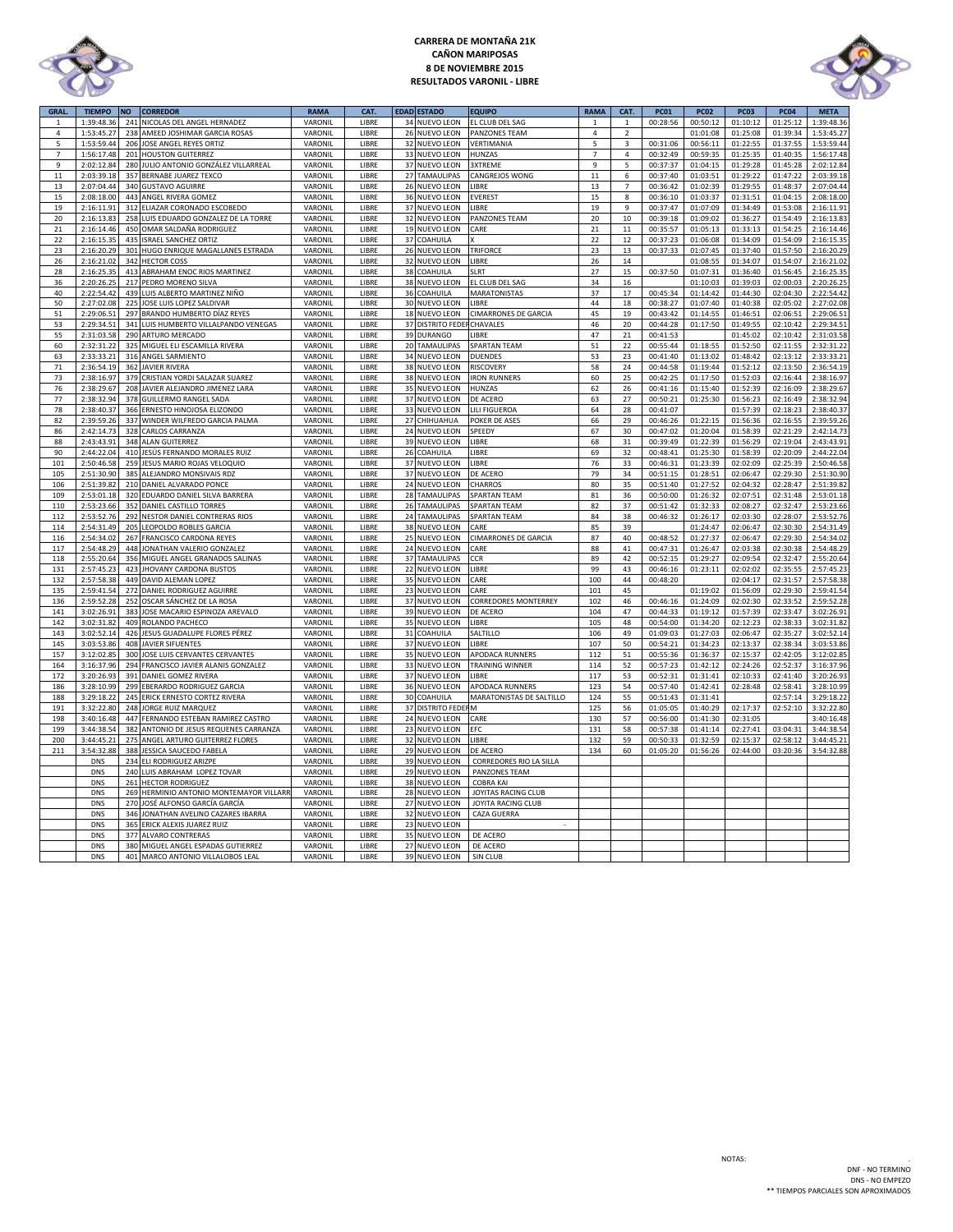

# **CARRERA DE MONTAÑA 21K CAÑON MARIPOSAS 8 DE NOVIEMBRE 2015 RESULTADOS VARONIL - MASTER**



| <b>GRAL</b> | <b>TIEMPO</b> | <b>NO</b> | <b>CORREDOR</b>                       | <b>RAMA</b> | CAT.          | <b>EDAD ESTADO</b>   | <b>EQUIPO</b>                 | <b>RAMA</b> | CAT.           | <b>PC01</b> | <b>PC02</b> | <b>PC03</b> | <b>PC04</b> | <b>META</b> |
|-------------|---------------|-----------|---------------------------------------|-------------|---------------|----------------------|-------------------------------|-------------|----------------|-------------|-------------|-------------|-------------|-------------|
| 3           | 1:53:39.61    | 367       | <b>ULISES PAEZ</b>                    | VARONIL     | <b>MASTER</b> | 45 NUEVO LEON        | <b>GINNOS RUNNERS</b>         | 3           | $\mathbf{1}$   | 00:31:22    | 00:55:10    | 01:19:11    | 01:37:11    | 1:53:39.61  |
| 6           | 1:54:12.04    |           | 268 CARLOS MANUEL ALVAREZ DEL VALLE   | VARONIL     | MASTER        | 43 NUEVO LEON        | <b>LILI FIGUEROA</b>          | 6           | $\overline{2}$ | 00:32:34    | 00:56:55    | 01:22:49    | 01:37:49    | 1:54:12.04  |
| 8           | 2:02:05.00    | 202       | <b>ISBAC MORALES OCAMPO</b>           | VARONIL     | MASTER        | 46 CHIHUAHUA         | <b>VESPA RUNNERS</b>          | 8           | 3              | 00:32:47    | 00:58:34    | 01:23:34    | 01:43:08    | 2:02:05.00  |
| 10          | 2:02:17.73    |           | 256 MANUEL ALVAREZ ADAME              | VARONIL     | <b>MASTER</b> | 40 NUEVO LEON        | <b>APODACA RUNNERS</b>        | 10          | $\overline{4}$ | 00:35:07    | 01:01:55    | 01:29:39    | 01:45:55    | 2:02:17.73  |
| 14          | 2:07:05.63    |           | 355 CARLOS ARREDONDO                  | VARONIL     | MASTER        | 41 NUEVO LEON        | <b>BANDA CERROS MONTERREY</b> | 14          | 5              | 00:36:06    | 01:03:22    | 01:30:37    | 01:48:30    | 2:07:05.63  |
| 16          | 2:08:18.72    |           | 442 ALEX VILLARREAL PARRAS            | VARONIL     | <b>MASTER</b> | 43 NUEVO LEON        | <b>EVEREST</b>                | 16          | 6              | 00:36:38    | 01:04:46    | 01:31:46    | 01:49:51    | 2:08:18.72  |
| 17          | 2:09:28.77    |           | 441 FERNANDO MARIN DAVALOS GONZALEZ   | VARONIL     | <b>MASTER</b> | 41 NUEVO LEON        | <b>EVEREST</b>                | 17          | $\overline{7}$ | 00:36:10    | 01:03:30    | 01:31:15    | 01:50:46    | 2:09:28.77  |
| 18          | 2:16:10.65    |           | 213 GUSTAVO DE LA TORRE               | VARONIL     | <b>MASTER</b> | 45 NUEVO LEON        | EXPERIENCIA Y AVENTURA        | 18          | 8              | 00:37:47    | 01:06:49    | 01:34:08    | 01:53:13    | 2:16:10.65  |
| 25          | 2:16:20.91    |           | 434 FERNANDO LOPEZ LOPEZ              | VARONIL     | <b>MASTER</b> | 49 NUEVO LEON        | <b>RUNNERS OF LIFE</b>        | 25          | 9              | 00:37:12    | 01:07:40    | 01:36:31    | 01:54:27    | 2:16:20.91  |
| 30          | 2:16:59.35    |           | 216 RAUL VELEZ VIZCARRA               | VARONIL     | <b>MASTER</b> | 41 NUEVO LEON        | RAVE                          | 29          | 10             | 00:37:00    | 01:07:27    | 01:38:10    |             | 2:16:59.35  |
| 31          | 2:17:06.42    |           | 360 FRANCISCO CAMARILLO               | VARONIL     | MASTER        | 46 NUEVO LEON        | LIBRE                         | 30          | 11             | 00:38:59    | 01:09:09    | 01:38:20    | 01:58:15    | 2:17:06.42  |
| 33          | 2:17:10.96    |           | 264 MARIO MENCHACA GARCIA             | VARONIL     | <b>MASTER</b> | 49 NUEVO LEON        | INDEPENDIENTE                 | 31          | 12             | 00:37:50    | 01:07:50    | 01:36:45    | 01:56:40    | 2:17:10.96  |
| 35          | 2:20:26.21    |           | 432 FRANCISCO ALVARADO                | VARONIL     | <b>MASTER</b> | 49 NUEVO LEON        | <b>KAKTUS MTY</b>             | 33          | 13             |             | 01:09:10    | 01:38:15    | 01:58:31    | 2:20:26.21  |
| 37          | 2:21:34.89    |           | 375 JAVIER PADILLA HIGUERA            | VARONIL     | MASTER        | 40 NUEVO LEON        | DE ACERO                      | 35          | 14             | 00:41:51    | 01:13:02    | 01:42:25    | 02:02:38    | 2:21:34.89  |
| 38          | 2:21:57.38    |           | 446 JAVIER GARCIA IZA                 | VARONIL     | <b>MASTER</b> | 41 NUEVO LEON        | <b>EVEREST</b>                | 36          | 15             | 00:38:16    | 01:10:38    | 01:39:21    | 01:59:10    | 2:21:57.38  |
| 43          | 2:23:07.85    |           | 250 ARMANDO PALOMINO VILLEGAS         | VARONIL     | <b>MASTER</b> | 41 NUEVO LEON        | <b>MAGNA RUNNERS</b>          | 38          | 16             | 00:42:09    |             | 01:45:02    | 02:04:02    | 2:23:07.85  |
| 47          | 2:25:37.58    |           | 266 LUIS ANTONIO CHAIRES RIOS         | VARONIL     | <b>MASTER</b> | 40 NUEVO LEON        | LIBRE                         | 41          | 17             | 00:40:54    | 01:13:51    | 01:46:39    | 02:05:51    | 2:25:37.58  |
| 49          | 2:27:01.60    |           | 319 JAIME ALEJANDRO GARCÍA GONZALEZ   | VARONIL     | <b>MASTER</b> | 43 NUEVO LEON        | LIBRE                         | 43          | 18             | 00:39:46    | 01:13:51    | 01:46:41    | 02:07:51    | 2:27:01.60  |
| 56          | 2:31:09.65    |           | 334 PEDRO ALVAREZ GONZALEZ            | VARONIL     | <b>MASTER</b> | 45 NUEVO LEON        | CEMEX                         | 48          | 19             | 00:41:11    | 01:14:42    | 01:47:42    | 02:08:51    | 2:31:09.65  |
| 59          | 2:32:29.38    |           | 224 RAYMUNDO SANCHEZ ENRIQUEZ         | VARONIL     | <b>MASTER</b> | 42 NUEVO LEON        | LIBRE                         | 50          | 20             | 00:37:29    | 01:11:25    | 01:49:41    | 02:12:41    | 2:32:29.38  |
| 69          | 2:35:02.89    | 333       | DANIEL CASTAÑON MENDEZ                | VARONIL     | <b>MASTER</b> | 46 ZACATECAS         | DE LA PLATA                   | 57          | 21             | 00:45:34    | 01:19:09    | 01:52:55    | 02:12:42    | 2:35:02.89  |
| 75          | 2:38:26.25    |           | 392 EDUARDO NAVARRO GALINDO           | VARONIL     | MASTER        | 44 NUEVO LEON        | <b>WRR</b>                    | 61          | 22             | 00:46:23    | 01:23:11    | 01:56:04    |             | 2:38:26.25  |
| 80          | 2:38:59.27    |           | 339 MARIANO GARCIA LACAVEX            | VARONIL     | MASTER        | <b>43 TAMAULIPAS</b> | CLUB CORREDORES REYNOSA       | 65          | 23             | 00:47:21    | 01:20:12    | 01:53:44    | 02:16:12    | 2:38:59.27  |
| 91          | 2:44:34.68    |           | 445 VALDEMAR GONZALEZ RODRIGUEZ       | VARONIL     | <b>MASTER</b> | 40 NUEVO LEON        | <b>EVEREST</b>                | 70          | 24             | 00:40:28    | 01:14:25    | 01:45:51    | 02:12:47    | 2:44:34.68  |
| 93          | 2:46:03.34    |           | 396 SERGIO NAVA MENCHACA              | VARONIL     | <b>MASTER</b> | 45 NUEVO LEON        | <b>WRR</b>                    | 71          | 25             | 00:44:10    |             | 01:56:59    | 02:20:15    | 2:46:03.34  |
| 94          | 2:47:01.81    |           | 307 OSVALDO AGUILAR ANARIO            | VARONIL     | MASTER        | 41 NUEVO LEON        | LIBRE                         | 72          | 26             | 00:45:34    |             | 01:56:04    | 02:23:39    | 2:47:01.81  |
| 96          | 2:47:17.82    |           | 440 JORGE FERNANDO GONZALEZ GONZALEZ  | VARONIL     | <b>MASTER</b> | 43 NUEVO LEON        | <b>BANDA CERROS MTY</b>       | 73          | 27             | 00:48:59    | 01:25:57    | 02:02:11    | 02:23:39    | 2:47:17.82  |
| 100         | 2:49:31.60    | 363       | RUBEN ARREDONDO SAENZ                 | VARONIL     | MASTER        | <b>43 TAMAULIPAS</b> | CCR (CLUB CORREDORES REYNO)   | 75          | 28             | 00:47:08    | 01:21:08    | 01:58:39    | 02:25:39    | 2:49:31.60  |
| 103         | 2:51:04.97    |           | 302 LAMBERTO CORONADO BALTAZAR        | VARONIL     | <b>MASTER</b> | <b>45 TAMAULIPAS</b> | <b>BRONCOS MS</b>             | 78          | 29             | 00:46:09    | 01:22:39    | 02:02:08    | 02:26:11    | 2:51:04.97  |
| 115         | 2:54:33.35    |           | 214 JOSE AMATITLA                     | VARONIL     | MASTER        | 41 NUEVO LEON        | LIBRE                         | 86          | 30             | 00:56:01    | 01:34:37    | 02:10:41    | 02:33:47    | 2:54:33.35  |
| 119         | 2:55:23.86    |           | 425 RAMIRO GARZA SANCHEZ              | VARONIL     | <b>MASTER</b> | 42 NUEVO LEON        | LIBRE                         | 90          | 31             | 00:53:35    | 01:31:26    | 02:08:33    | 02:32:15    | 2:55:23.86  |
| 123         | 2:55:44.48    | 395       | JOSE LUIS FARIAS GAYTAN               | VARONIL     | <b>MASTER</b> | 47 COAHUILA          | <b>GUSANITO</b>               | 91          | 32             | 00:48:53    |             | 02:02:30    | 02:27:11    | 2:55:44.48  |
| 124         | 2:56:07.03    |           | 407 SERGIO CAMARILLO VARGAS           | VARONIL     | MASTER        | 41 NUEVO LEON        | + RUNNING                     | 92          | 33             | 00:49:01    | 01:26:31    | 02:06:03    | 02:31:32    | 2:56:07.03  |
| 125         | 2:56:07.67    | 444       | JESUS MANUEL GUERRERO ALMANZA         | VARONIL     | <b>MASTER</b> | 40 NUEVO LEON        | <b>EVEREST</b>                | 93          | 34             | 00:44:46    | 01:20:23    | 01:56:08    | 02:25:39    | 2:56:07.67  |
| 128         | 2:57:33.19    |           | 335 ERNESTO FONSECA GONGORA           | VARONIL     | <b>MASTER</b> | 43 NUEVO LEON        | POKER DE ASES                 | 96          | 35             | 00:46:28    | 01:23:39    | 02:03:57    | 02:31:32    | 2:57:33.19  |
| 129         | 2:57:40.90    |           | 420 DANIEL HERRERA ALBA               | VARONIL     | <b>MASTER</b> | 45 COAHUILA          | <b>RESTAURADOS</b>            | 97          | 36             | 00:48:35    | 01:25:30    | 02:06:37    | 02:32:37    | 2:57:40.90  |
| 130         | 2:57:44.92    | 308       | JOSE JUAN ROSALES                     | VARONIL     | MASTER        | 45 COAHUILA          | <b>RESTAURADOS</b>            | 98          | 37             | 00:48:55    | 01:25:30    | 02:06:47    | 02:32:37    | 2:57:44.92  |
| 140         | 3:00:29.60    |           | 397 HOMERO GARZA GONZALEZ             | VARONIL     | <b>MASTER</b> | 42 NUEVO LEON        | LIBRE                         | 103         | 38             |             | 01:19:49    | 02:10:33    |             | 3:00:29.60  |
| 149         | 3:04:57.41    | 287       | JOSE MANUEL TREVIÑO RODRIGUEZ         | VARONIL     | <b>MASTER</b> | 40 NUEVO LEON        | LIBRE                         | 108         | 39             | 00:56:20    | 01:36:37    | 02:12:37    | 02:37:41    | 3:04:57.41  |
| 168         | 3:18:38.98    | 428       | OMAR LUGO OLMOS                       | VARONIL     | <b>MASTER</b> | 42 NUEVO LEON        | <b>IRONDOOR RUNNERS</b>       | 115         | 40             | 00:57:14    | 01:39:22    | 02:24:30    | 02:53:22    | 3:18:38.98  |
| 175         | 3:24:21.96    |           | 354 JUAN FERNANDO RODRIGUEZ ANDRADE   | VARONIL     | <b>MASTER</b> | 45 NUEVO LEON        | <b>CIRCULO MERCANTIL</b>      | 118         | 41             | 01:00:04    | 01:46:03    | 02:28:05    | 02:54:29    | 3:24:21.96  |
| 176         | 3:25:34.09    | 254       | MARIO ALONSO VILLALOBOS DOMINGUEZ     | VARONIL     | <b>MASTER</b> | 43 SONORA            | CORREBRECHAS                  | 119         | 42             | 00:51:41    | 01:33:34    | 02:18:37    | 02:55:30    | 3:25:34.09  |
| 178         | 3:26:20.09    |           | 415 ROBERTO RAZO GUTIERREZ            | VARONIL     | MASTER        | 44 NUEVO LEON        | INDEPENDIENTE                 | 120         | 43             | 00:58:23    | 01:44:01    | 02:25:50    | 02:51:37    | 3:26:20.09  |
| 194         | 3:35:10.65    |           | 389 JAVIER MARTINEZ                   | VARONIL     | MASTER        | 40 NUEVO LEON        | <b>SPEEDY / DUENDES</b>       | 128         | 44             | 00:54:00    | 01:45:53    | 02:30:31    | 03:05:17    | 3:35:10.65  |
| 195         | 3:40:12.56    |           | 257 SALVADOR ALEJANDRO SAAVEDRA BELLO | VARONIL     | MASTER        | 42 GUERRERO          | <b>IBRE</b>                   | 129         | 45             | 00:57:30    | 01:42:38    | 02:26:12    | 02:56:26    | 3:40:12.56  |
| 201         | 3:44:46.67    |           | 318 ARNOLDO FRIAS HUTCHINSON          | VARONIL     | <b>MASTER</b> | 41 NUEVO LEON        | <b>DUENDES</b>                | 133         | 46             | 00:42:25    | 01:18:03    | 02:10:41    | 02:58:12    | 3:44:46.67  |
|             | <b>DNS</b>    |           | 276 DAVID EUGENIO MONTEMAYOR CANTU    | VARONIL     | MASTER        | 47 NUEVO LEON        |                               |             |                |             |             |             |             |             |
|             | <b>DNS</b>    |           | 279 JOSE JESUS CASTILLO ORTIZ         | VARONIL     | MASTER        | 40 NUEVO LEON        | LIBRE                         |             |                |             |             |             |             |             |
|             | <b>DNS</b>    | 331       | <b>FERNANDO FLORES</b>                | VARONIL     | <b>MASTER</b> | 40 NUEVO LEON        | <b>SAN AGUSTIN</b>            |             |                |             |             |             |             |             |
|             | <b>DNS</b>    |           | 345 GERARDO RAFAEL FLORES DE LA GARZA | VARONIL     | <b>MASTER</b> | 41 NUEVO LEON        | N <sub>O</sub>                |             |                |             |             |             |             |             |
|             | <b>DNS</b>    | 364       | ISMAEL RODRIGUEZ GALLARZO             | VARONIL     | MASTER        | <b>45 TAMAULIPAS</b> | CCR                           |             |                |             |             |             |             |             |
|             | <b>DNS</b>    | 372       | MIGUEL ANGEL RAMIREZ MACIAS           | VARONIL     | MASTER        | 43 NUEVO LEON        | VERTIMANIA                    |             |                |             |             |             |             |             |
|             | <b>DNS</b>    |           | 387 LUIS GERARDO CARMONA CRUZ         | VARONIL     | <b>MASTER</b> | 41 NUEVO LEON        | DE ACERO                      |             |                |             |             |             |             |             |
|             | <b>DNS</b>    |           | 418 JESUS GUERRERO                    | VARONIL     | MASTER        | 40 NUEVO LEON        | <b>GPO BIKES</b>              |             |                |             |             |             |             |             |